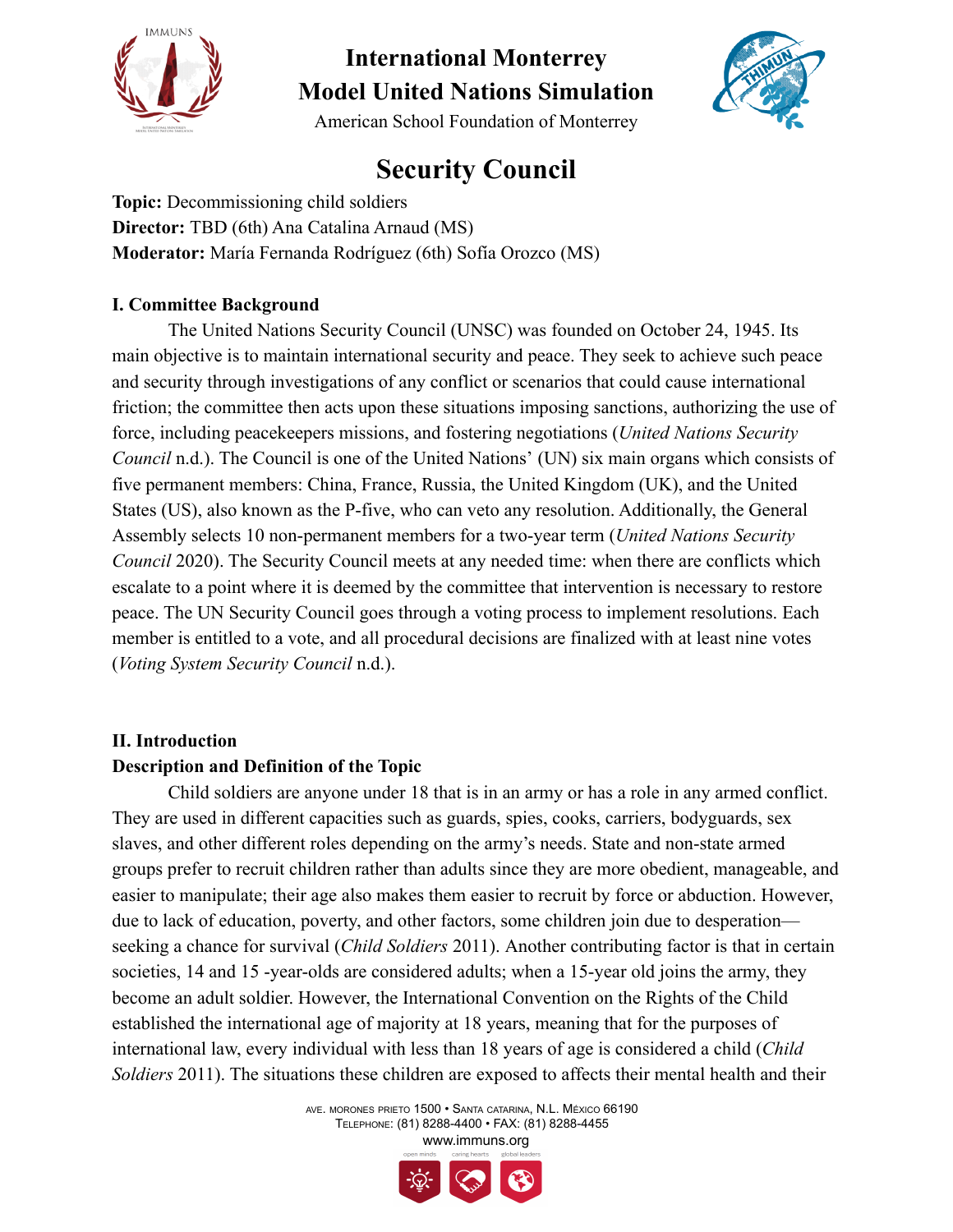



American School Foundation of Monterrey

future; most children develop post-traumatic stress disorder (PTSD), depression, or anxiety. Likewise, there is little to no education given to child soldiers, resulting in a lack of employment opportunities for them in their futures.

### **The Problem**

Thousands of children are currently being recruited and used in armed conflicts around the world. These child soldiers suffer from work exploitation as well as abuse within the passing days. Between 2005 and 2020, more than 93,000 children were turned into soldiers, although the number of cases is believed to be much higher (*Children recruited by ... groups* 2021). Armed parties have abducted, manipulated, and threatened the youth towards joining their forces (*Children recruited by ... groups* 2021). Others find themselves joining due to desperation, for survival, or to produce income for their families (Bleasdale, 2013). While being labored into dangerous missions, these children are also experiencing cruel forms of violence. Their training and activities force them to undergo insecure varieties of labor and combat that come with risks of death, disabilities, or chronic injuries (*Child soldiers* 2021). Not only do they suffer from physical activities, but child soldiers are also deprived of healthy living conditions and proper nutrition. All of these forms of torture and abuse have significant effects on both their mental and physical wellbeing (*Child soldiers* 2021).

Typically, non-governmental groups are more likely to recruit child soldiers than actual government militaries. The predicament is that government officials lack control over such groups, making it harder to deal with this dilemma. At the same time, contrary to popular belief, child soldiers are not only those who fight in battle but they are often recruited in other lines of work within the militant scene, these include cooks, porters, messengers, human shields, and any military-related activity (*Child soldiers* 2021). This problem ties directly into other issues such as poverty and unstable socioeconomic conditions. In many cases, children have no option but to join these militias because of false promises of work, money, and stable living conditions; things these individuals do not have access to. According to Child Soldiers International, there are still about fifty countries that allow children to legally join the armed forces; these parties include Afghanistan, Myanmar, Somalia, South Sudan, Syria, Yemen, and other nations around the world. As a result, over 20 countries—including the ones mentioned above—inspected by the UN revealed that there were over four thousand verified violations of uses of child soldiers by governmental forces and over eleven thousand for non-governmental groups (*Child soldiers* 2021). The Security Council should prioritize this issue as the lives and rights of these children are of preeminent importance; yet, these children get forced, abused, and deprived of their human rights daily.

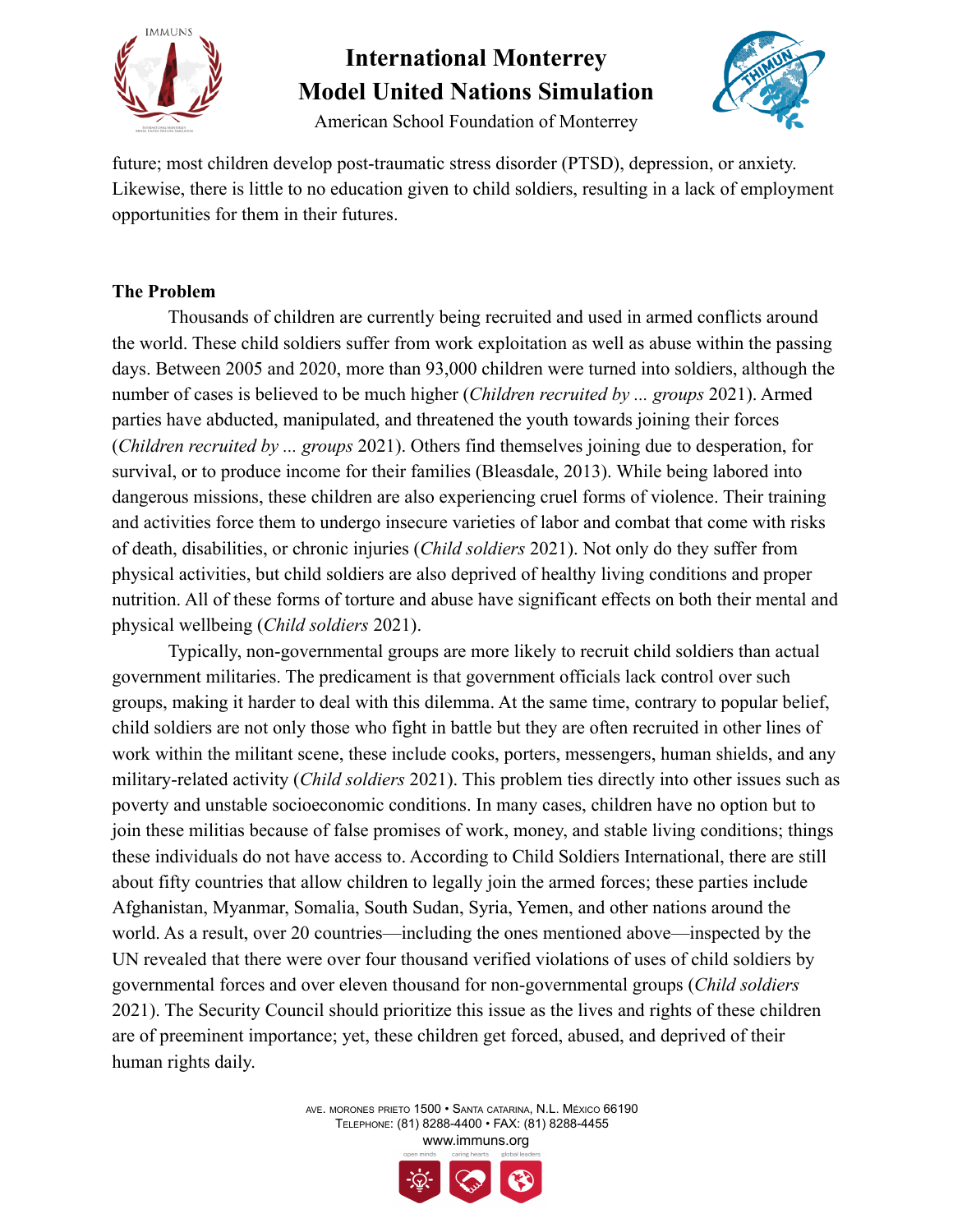

American School Foundation of Monterrey



## **III. History of the Topic Chronological History of the Topic**

The Geneva Conventions, which contained four treaties and three protocols, were created shortly after World War II and set international norms for armed warfare. The 1977 Additional Protocols to the Conventions prohibited both state and non-state groups from recruiting children and stated that using child soldiers—those under the age of 15—would be considered a war crime. In the year 2000, a worldwide agreement adopted by the UN's General Assembly forbade fighting under the age of 18, stating children must be fully aware of their obligations under the Optional Protocol on the Involvement of Children in Armed Conflict (OPAC) (Mulroy et al., 2020). The agreement asserts that anyone under the age of 18 is not eligible to be recruited or exploited in any way and certainly there are no exclusions for non-state parties like non governmental organizations (NGOs) and rogue militias. By 2016, OPAC had gathered the backing of 70% of state players and 60% of non-state entities. However, more than a third of the world's countries have refused to join OPAC, indicating how the exploitation of using child soldiers for military purposes is considered a beneficial asset by many communities (Mulroy et al., 2020). Between 2005 and 2018, more than 65,000 minors have been recruited and utilized by military forces and organizations; 40% of such recruits are girls—many of which are often identified as sex slaves and named 'wives' by fellow male fighters (*Reintegration of former ... soldiers* 2018). Moreover in 2017, according to the UN Secretary General's report on children in armed conflict, some positive steps have been taken: armed groups in the Democratic Republic of the Congo (DRC) and the Philippines were delisted, and Colombia reached a peace accord that included a particular commitment on child release and reintegration.

Although the problem prevails, since the 1977 resolution the problem has progressively diminished thanks to many more resolutions drafted and implemented by the UN Security Council. In 2003, for example, the UN demanded a weapons embargo—ban—from children after the Second Congo War in the DRC transitional period. In 2005, the UN Security Council set up the Council's Working Group on Children and Armed conflict to highlight the link between illicit trafficking of small arms and the use of children. In December 2005, the UN enforced stricter measures and placed severe sanctions on the DRC's government during its transitional stage after two Congo Wars. In the following years, similar actions were taken to help tackle child soldier commissioning in Timor-Leste, Sudan, and Burundi. In 2018, all delegations unanimously adopted the UN Security Council resolution number 2427, providing a framework for the protection of rights, well-being, and empowerment of children world-wide (*UN Documents for ... Resolutions* 2021). Even so, child soldiers remain in numerous developing countries, which leave children in conflictive, violent, and unstable environments (D'Alessandra, 2014).

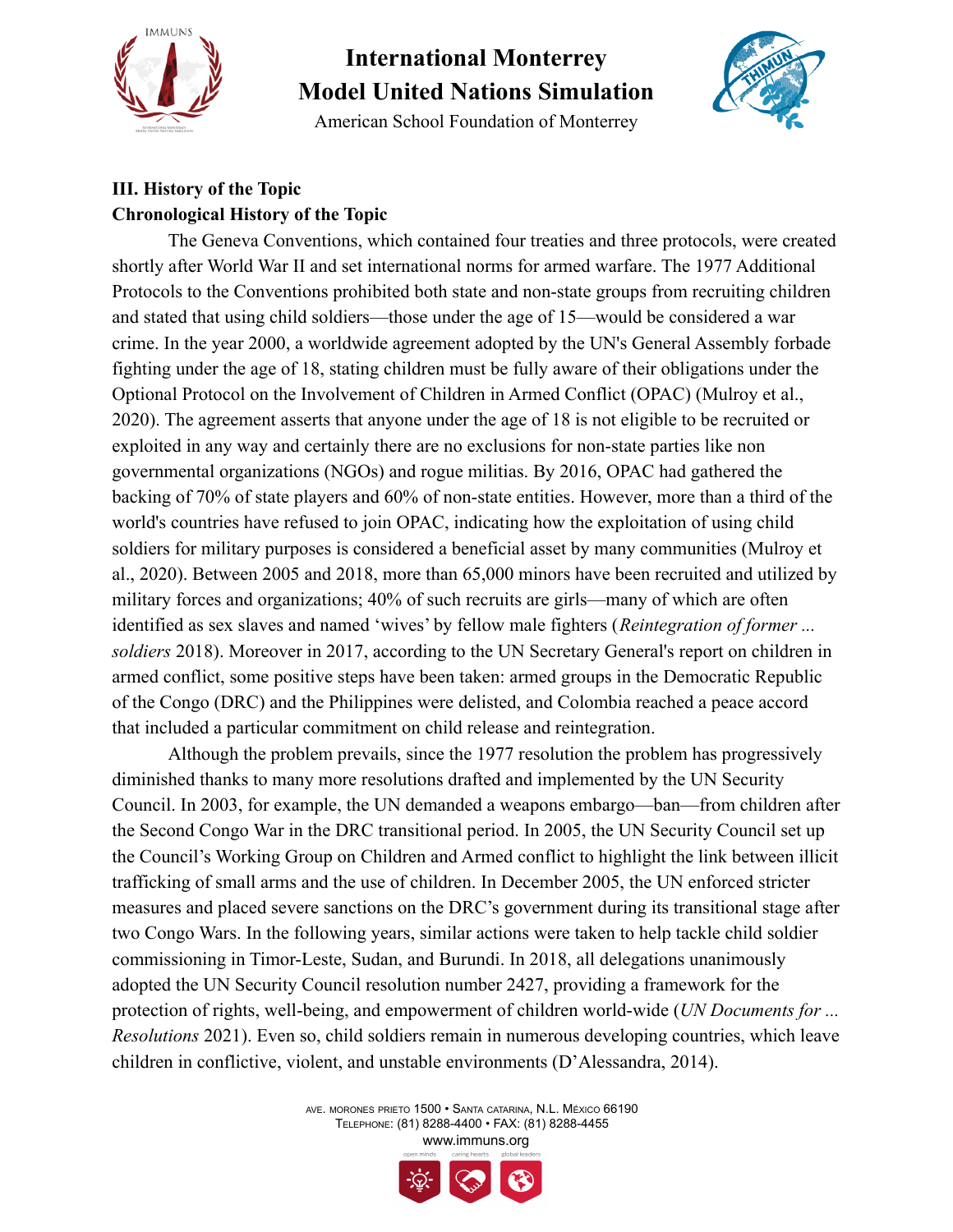

American School Foundation of Monterrey



## **Historical Case Studies**

#### Iran-Iraq War

In September 1980, Iraqi forces launched an invasion on Iran, commencing the Iran-Iraq War. This battle grew larger, fueled by religious, political, and territorial controversies between the two countries (*Iran-Iraq War* 2021). Nevertheless, tension began developing ever since 1921, making it a matter of time before war broke out. The battle was brutal and defined by eight years of asymmetrical warfare; this caused the demand for soldiers to increase drastically. As a result, child soldiers were forced to get involved: their original use in this context was to clean out the minefields; however the situation escalated as the war got worse. Young Iranian boys aged from twelve to seventeen got sent into battle without any protection (Ghajar, 2017). These soldiers fought in dangerous combat situations with insufficient training, serving as human shields to make the way for Iranian tanks. Also, they cleared minefields and barbed wire with their bodies; reportedly, boys as young as nine were used in human wave attacks (*Iran-Iraq War* 2021). Furthermore, during this eight-year war, over 2,853 high school students were injured, and 33,000 were killed (Stilwell, 2021). Their hard work and service were not recognized as it should have been; they were robbed of their futures, all those young students grew captured by the predicament of child soldiers.

### World War I

The first World War, also known as the Great War, started in 1914 and ended in 1918. During the battles, child soldiers were recruited for various militant groups—attesting how the use of "boy soldiers" dates back to more than 100 years (White, 2021). In just the British army, there were about 250,000 recorded teenage soldiers. Their motives to join the army varied drastically, from having 'patriotic fever' or seeking to escape the grim living conditions (*The teenage soldiers ... One* 2014). Historian Richard Van Emden recounts that even though the children changed their name and ages, recruiting agents knew that the soldiers were below the stipulated 19 years of age; regardless, agents still let them join the militant groups. This was conflicting for families because they could not demand their children to be returned from the battlefield as it was difficult to locate them due to their faked names and ages (*Boy soldiers in ... One* n.d.). Subsequently, most of these children died or were seriously wounded on the battlefield due to the lack of strength, practice, and maturity, showcasing the repercussions for underage recruitment. Consequently, in a major battle within WWI, the Battle of the Loos, there were 50,000 casualties, 3,600 being underaged boys who were not supposed to be at the trenches at all (Trueman, 2015). Due to the deceitment and lying from these young boys, there is yet to be an exact number of child soldiers who tragically lost their lives during the Great War.

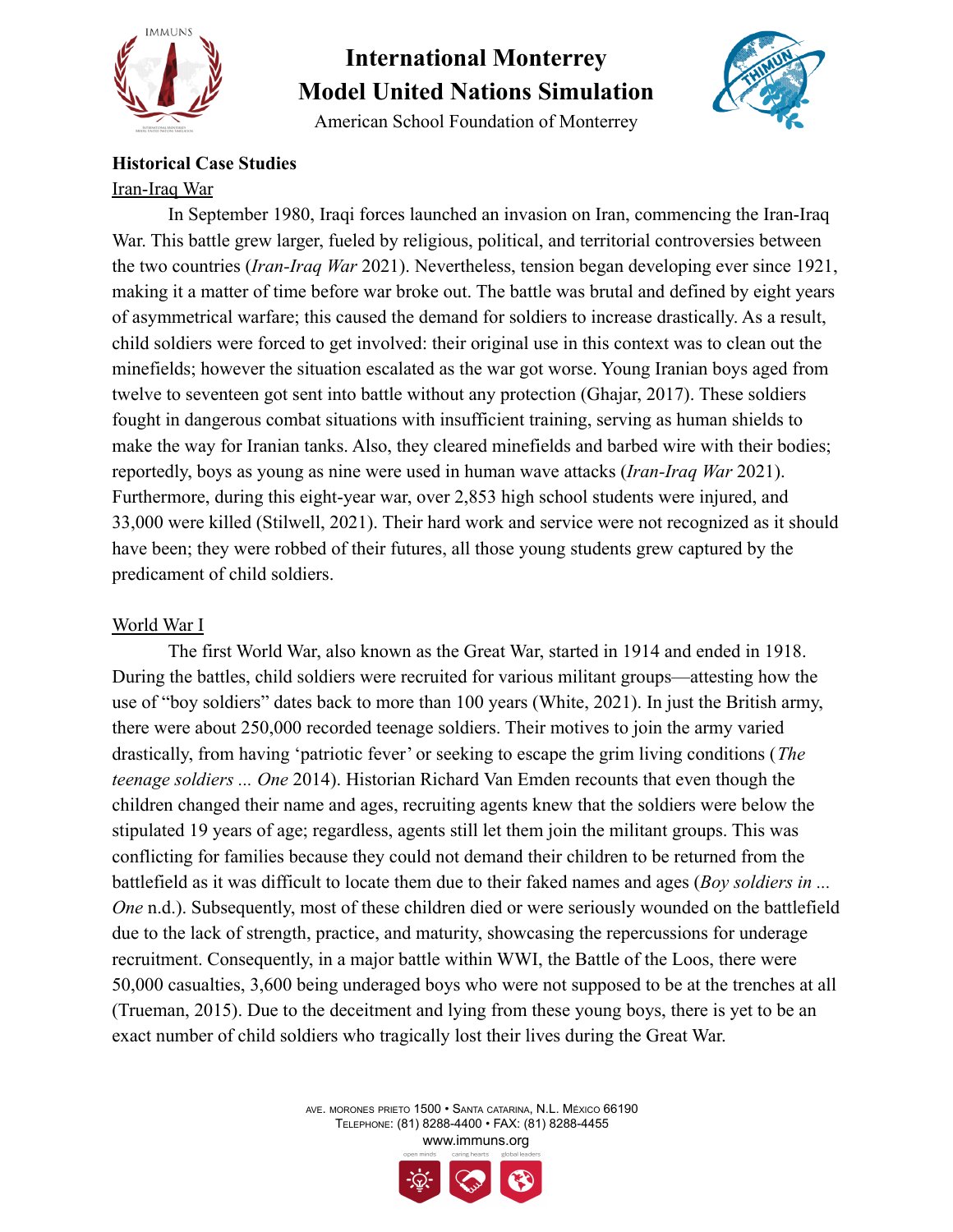

American School Foundation of Monterrey



### World War II

The last years of the Second World War indicated the desperate urgency to take all possible measures to ensure the safety of participating and feuding countries. During 1945, Germany relied upon children to protect their nation; contrary to popular belief, children were excited and awaited the opportunity. Children believed that being in school was a waste of their time when they could be on the battlefield uniting their country (*"His Purest Creation:" ... II* n.d.). Despite their enthusiasm, the terror that awaited them in the trenches would cause a lifelong impact on their point of view on life and alter their whole perception of reality. Yet, German children were still faithfully loyal to Hitler and his actions, following him straight to his ultimate death. In the crossroads with what was morally, socially, and ethically correct, fighting countries still saw the incorporation of child soldiers necessary at times of war to defend their territories, ignoring the psychological damages these tremendous effects would cause on the children (*"His Purest Creation:" ... II* n.d.). Jost Hermand, a member of Hitlers Youth, stated how the child soldiers were emotionally drained and physically exhausted from the immense amount of work they received at such a young age. Later on, these child soldiers became known as "wolf children ''; when coming home after the war, they realized that they had lost everything. Slowly drifting away from humanity, the flashbacks from the fights triggered intuitive thoughts that led to further complications—all of which Germany could have prevented if the country did not use children on the battlefield (Fletcher, 2019).

### The Rwanda Genocide

Rwanda is a country in central Africa that has experienced a horrific civil war due to ethnic discriminations. The Hutu and Tutsi are Rwanda's two main ethnic groups: tensions between both of these groups grew during Germany's and Belgium's occupation of Rwanda, the Tutsi were deemed the ruling class, while the Hutu were labeled the working class. This social distinction stimulated the Hutu to resent the Tutsi, increasing tensions in the country, until a revolution broke out in 1959. Hutu animosity against the Tutsi ethnic group was not limited to adults—it also included minors—the hatred against the Tutsi was solely based on their ethnic background. The only method the Tutsi children knew of combating prejudice was to get involved in the battle (Thomas, 2021). Even though using children to fight adult fights is frowned upon by the international community, both Tutsi and Hutu troops used child soldiers during the Rwandan Genocide. Children got manipulated with ease, and the attraction to the safety that an army could bring in chaotic and dangerous surroundings facilitated their use during war. Despite the claims done by the Rwandan Patriotic Front (RPF) that the children were only utilized for menial duties and labor, a study conducted in 1997 indicated that over 700 of the recruits had been given a military number, hinting that they were serving as soldiers, and used as

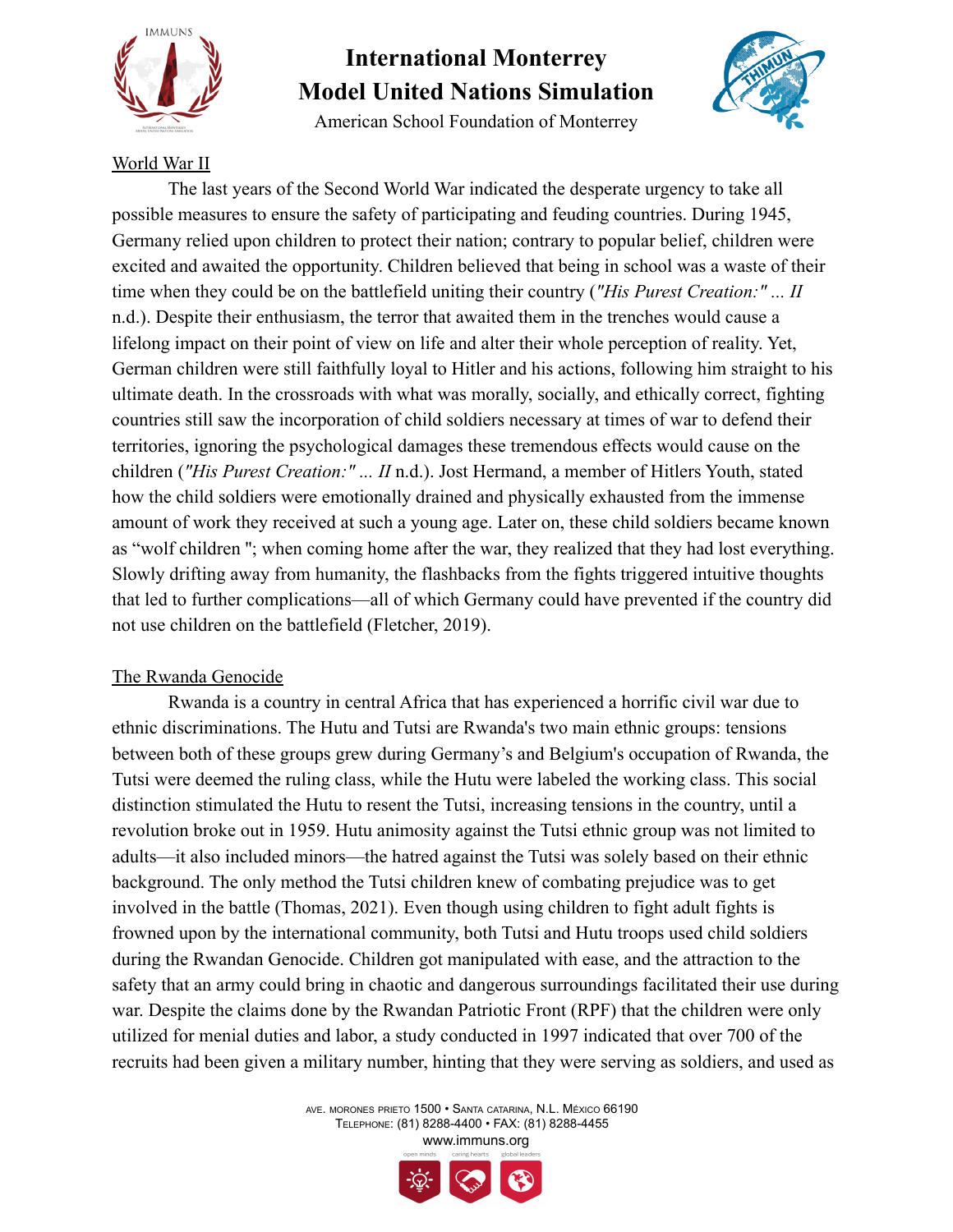



American School Foundation of Monterrey

human shields, working as spies, messengers, cooks, and other military needa. All of this costs these kids to die, suffer from mental health illnesses, and not have any quality education (Thomas, 2021).

### Liberia's 1st Civil War

Liberia is a country in West Africa that borders the Atlantic coast, also known as Africa's oldest republic. This country has gone through much civil unrest, including its first and second civil wars. Between 1989 and 1995, the First Liberian Civil War claimed 200,000 lives, produced over 700,000 refugees, and left over 1.7 million Liberians displaced. During this conflict, children got recruited into the armies daily. The National Patriotic Front of Liberia (NPFL), an army which continues to exist, was made up of men and children, who were both voluntarily and forcibly recruited (*Child Soldiers Global ... Liberia* 2001). After a fourteen-year civil war, a peace agreement was signed between both parties in August of 1995. Still, this was one of the most substantial civil wars in Africa and it amplified the use of child soldiers from both sides: the government and the opposing forces. The national army even had a Small Boys Unit composed of boys as young as twelve years old in the task force. At the time, President Charles Taylor, said to The New York Times that recruiting children and arming them was a way to "[keep] them out of trouble" and "a means of control" (Kaplan, 2005). Later on, the Human Rights Watch found that over 21,000 children had to be reintegrated into society after the war. Interviewed children said that recruiters forced them to join the army to protect their families, and they were under the perception that it was the only way to survive. The problem arose once again during the Second Liberian Civil War between 1999 and 2003. To this day, NPLF children soldiers continue to be recruited and are involved in burning, looting, raping, and killing of civilians. Although the UNICEF, along with other organizations, have gotten involved on multiple occasions, the recruitment of child soldiers has prevailed (*How to Fight, ... Liberia* 2004).

### **Past UN Actions**

In the year 2000, the General Assembly adopted the Optional Protocol to the Convention on the Rights of the Child on the involvement of children in armed conflict, aiming to protect children from recruitment (*Child Recruitment and Use* n.d.). This protocol was a commitment in which states could not recruit children under 18 to send them to the battlefields, nor to conscript them. It entered into force in 2002, and gained support by most countries around the world (*Child Recruitment and Use* n.d.). This created a lot of awareness about the situation, seeing as how the issue has become well known around the world. Also, the countries in favor of child

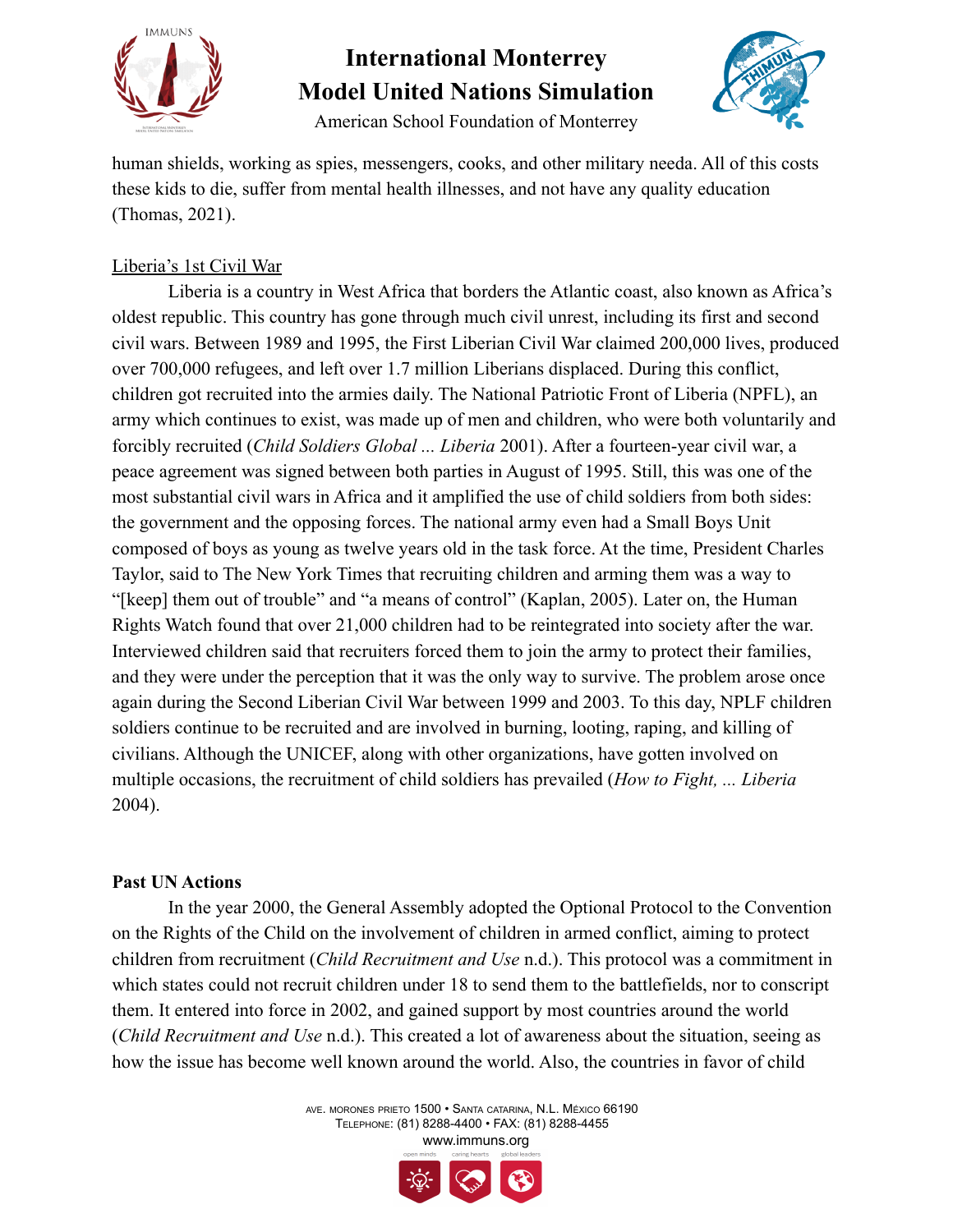



American School Foundation of Monterrey

soldiers have been receiving political pressure from the nations supporting the protocol (*Child Recruitment and Use* n.d.).

In 2014, the UNICEF special representative launched the campaign "Children, Not Soldiers" to bring awareness to the topic of child soldiers (*Child Recruitment and Use* n.d.). The campaign was designed to generate momentum; therefore, it received immediate support from member states, NGO's, and other countries. Some countries concerned by the campaign included: Afghanistan, Chad, the DRC, and Yemen (*Child Recruitment and Use* n.d.). The representatives of these nations showed full support towards the movement of children not being used in battle. In 2017, UNICEF managed to release over 8,700 children from the armed forces due to this campaign. Its partnering countries helped the children find their families and readjust to life: counseling, education, and medical care were some assets of the care the children received to recover from their trauma (*Child Recruitment and Use* n.d.).

Moreover, according to Children and Armed Conflict, the UN has tackled specific scenarios where children have been wrongfully used for the role of soldiers. There are currently 19 action plans implemented by the UN to fight this pressuring issue. Some clauses presented are: "Provide release and reintegration programmes for children" and "Implement national campaigns to raise awareness and to prevent the recruitment of children" (*Action Plans* 2021). Since the start of the implementation eight governments have been shamed for the use of child soldiers. In addition six other nations have signed agreements with the UN. Currently, Afghanistan, the Central African Republic (CAR), the DRC, Mali, Myanmar, Nigeria, Somalia, South Sudan, Sudan, Syria, Yemen and other countries, have additionally implemented action plans with the UN that tackle the problems concerning children that have been child soldiers in the past; children whose education and health have been compromised, that are currently child soldiers, and to prevent any future child soldiers in the specific countries (*Child Recruitment and Use* n.d.).

## **IV. Key Players and Points of View**

### Syria

Syria, formally known as the Syrian Arab Republic, is one of the countries with the highest number of unlawful child soldiers. Due to the constant battles within its country and with neighboring lands, both the government of Syria and the Free Syrian Army (FSA)—a loose joinment of groups whose main goal is to overpower the Syrian leading party—have lost countless soldiers due to long and violent wars. Such has resulted in both groups recruiting boy soldiers and children as young as six years to complete tasks, including spying missions or message carrying (*The New Child ... children* 2021). When these battles were at their peak, the

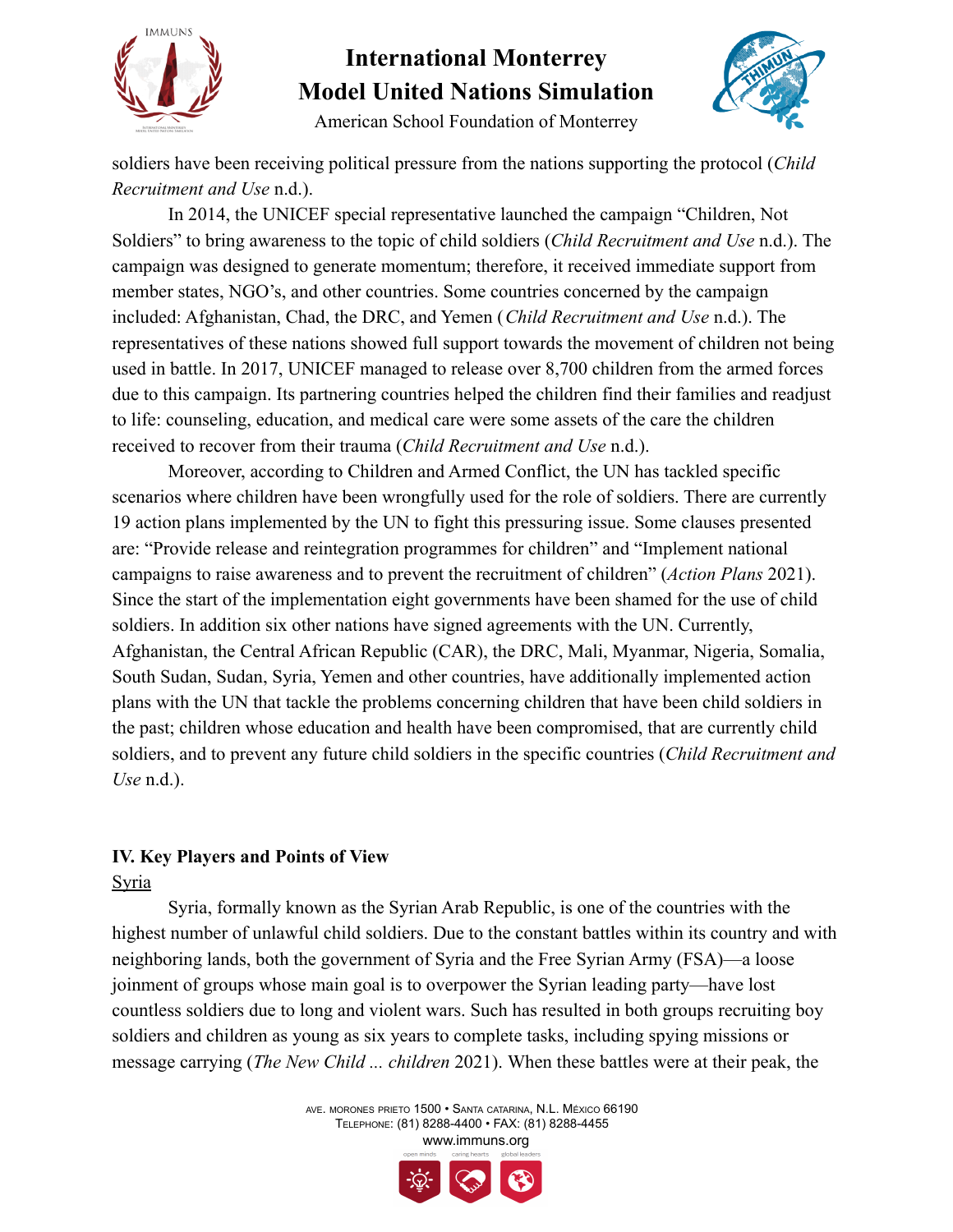



American School Foundation of Monterrey

Syrian government paid no mind against the use of these child soldiers, which continued the recruitment of such individuals and risked the lives of thousands of children. The UN's April 2021 report on children within the armed conflict in Syria revealed that at least 1,423 minors were in battle between July 1, 2018, and June 30, 2020; from these children, 394 were recruited from Syrian National Army (SNA) related militias (*SNA: "Controlling Child ... Difficult"* 2021). Yet, Syria has begun taking action and implemented new laws to fight the use of child soldiers. In August 2021, Article 26 of the current Syrian law prohibited the use of children in combat for the Syrian government and its affiliated militias. Furthermore, in December 2020, the Syrian Democratic Forces (SDF), implemented an age assessment committee to enforce a deeper background check on new soldiers, which would ideally prevent minors lying about their age. Since this problem has been a deeply rooted conflict within the Syrian Arab Republic for decades, it will take years to achieve the proper eradication of children in battle.

### The Democratic Republic of Congo

Over six million civilians have been killed by government military forces in the last two decades, approximately forcing five million people to flee their homes, making the DRC Africa's greatest internally displaced scenario as of 2018 (Prashad, 2020). In a war-related turmoil, children are the first victims, being uprooted from their homes, schools, families, and communities; yet, to avoid being recruited by armed organizations, children actively join forced relocation. Congolese children are the principal victims of war because kids are routinely recruited—sometimes by force—by both armed groups and the Congolese army to serve as combatants, porters, and escorts (Prashad, 2020). Armed violence persists in certain areas of the DRC, and children are particularly susceptible in these settings since they are powerless against militant organizations' cruelty. Child soldiers are also imprisoned for longer time frames in deplorable conditions, such as the constant lack of food, clean water, and medical treatment. Armed political parties have been using and recruiting child soldiers as a strategy since 2001, with up to 40% of their army made up of minors (Willemont  $\&$  Sona, 2018). Subsequently, the majority of child soldiers recruited by the end of 2009 were under the age of 15. The Office of the Special Representative of the Secretary-General for Children of Armed Conflict identified 631 incidents of child recruitment and usage in armed conflict in 2018. Nonetheless, economic funds are required to care for all of the children who have been abducted and now retrieved from armed organizations or militias. In 2018, UNICEF required \$11.5 million to care for and reintegrate children who had fled armed groups and militias. Without it, 5,000 children from the DRC would have been unable to be cared for, and two orientation and transit centers would have been forced to shut down (Willemont & Sona, 2018). The DRC has not developed a current plan of action to diminish child soldiers' rate.

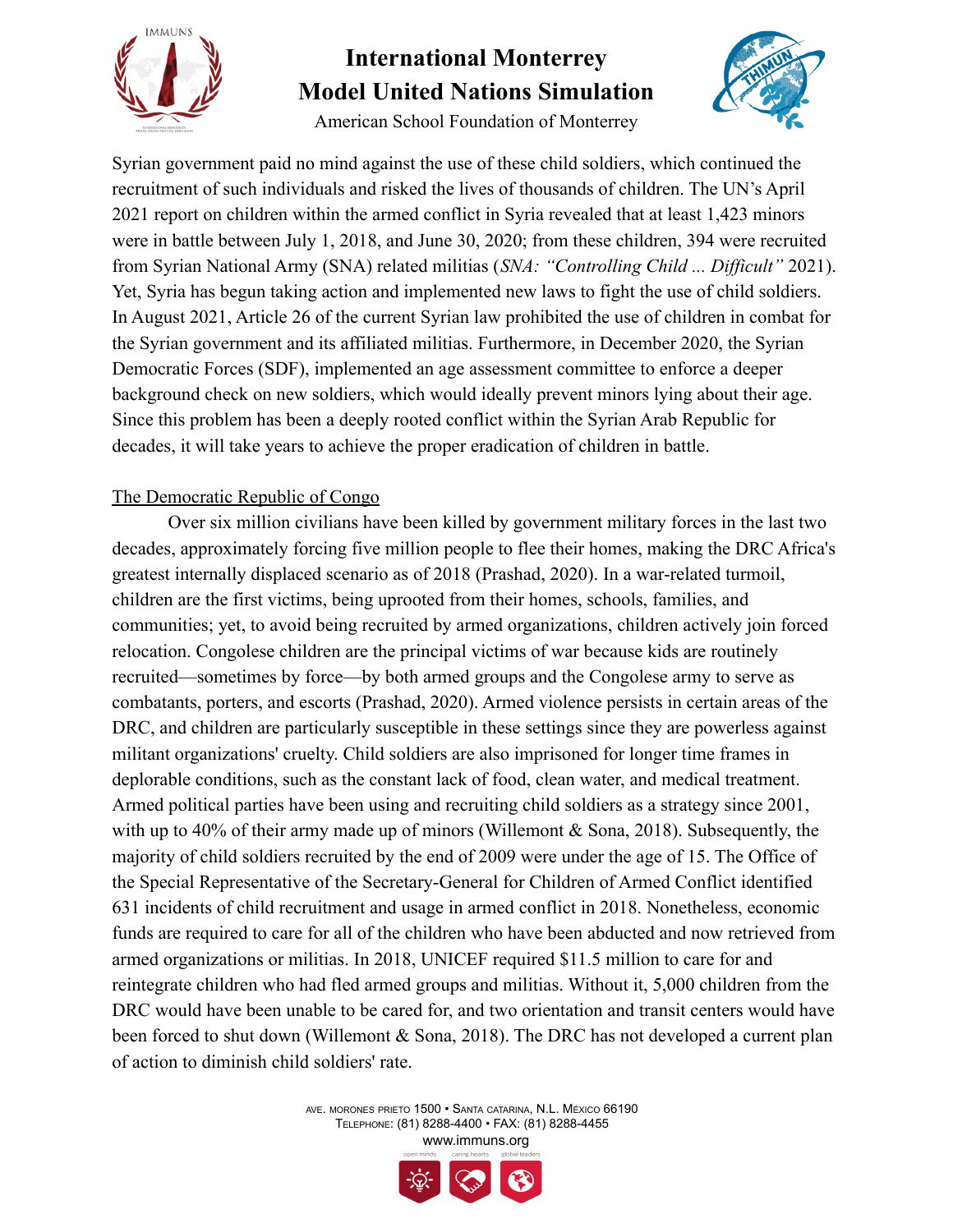

American School Foundation of Monterrey



### Yemen

The Republic of Yemen has continuously used child soldiers as a tactic to increase the force of their armies. Recently, the nation has found itself in multiple civil wars and open fires; these conflicts began in 2012 and the UN has since declared it one of the most devastating humanitarian crises in the world (*Child soldiers used ... says* 2019). All sides of the conflict have been at fault for using child soldiers in their battles. Since the start of Yemen's civil war, over 70,000 people have been killed while 1,000 children have been forced to fight (*Child soldiers used ... says* 2019). Countless lives are constantly being lost and adolescents are being forced to defend others without having any knowledge of how to hold a gun. Also, around five million children have been found facing famine (*Child soldiers used ... says* 2019). Reports show that child soldiers are used by every group in the conflict to either fight, provide logistic support to the military, or guard checkpoints (Adrian, 2019). These actions are endangering their lives due to the fact that they are hard to execute and have a high probability of resulting in massacre. There are multiple armed groups in Yemen promoting the use of child soldiers. The Houthi rebel group—a military rebellion promoting civil wars—has been responsible for 72% of child soldiers (Adrian, 2019). The group also runs 'summer camps' in which children are supposedly brainwashed to react with violent actions and hatred. In reality, the purpose of these camps is to recruit child soldiers; in the camps the children receive special training, combat sessions, and more military preparation (*Underage 'martyrs': Recruiting ... Yemen* 2021). These teenagers are then sent to the front lines to fight. This crisis in Yemen is not being properly addressed, causing the increasing use of child soldiers.

### Myanmar

In 2001, the Child Soldiers Global Report showed that 20% of Myanmar's army was made up of minors. This is the equivalent to roughly 70,000 child soldiers. Myanmar did not have military service laws in place, however, it did require each district to meet a given recruitment quota. In order to not get fined, districts resorted to forcing children into joining the army, promising financial rewards or prestige to the family. Although the UN Human Rights Watch raised several concerns and possible sanctions, Myanmar expressed they had no intention of making legislative amendments to prevent child labor (Philipp, 2021). In 2005, officials forcibly recruited child soldiers who were given prison sentences. In 2009, rebel groups like the Chin National Front pledged to stop recruiting child soldiers. In 2012 Myanmar signed the Joint Action Plan where they agreed to work alongside the UN to prevent child recruitment. After this, only 956 child soldiers were released from the army. In 2015, Myanmar signed the Optional Protocol to the Convention on the Right of the Child, which condemns the use of minors in armed conflict. Still, between 2007 and 2018, Myanmar was estimated to have one of the largest

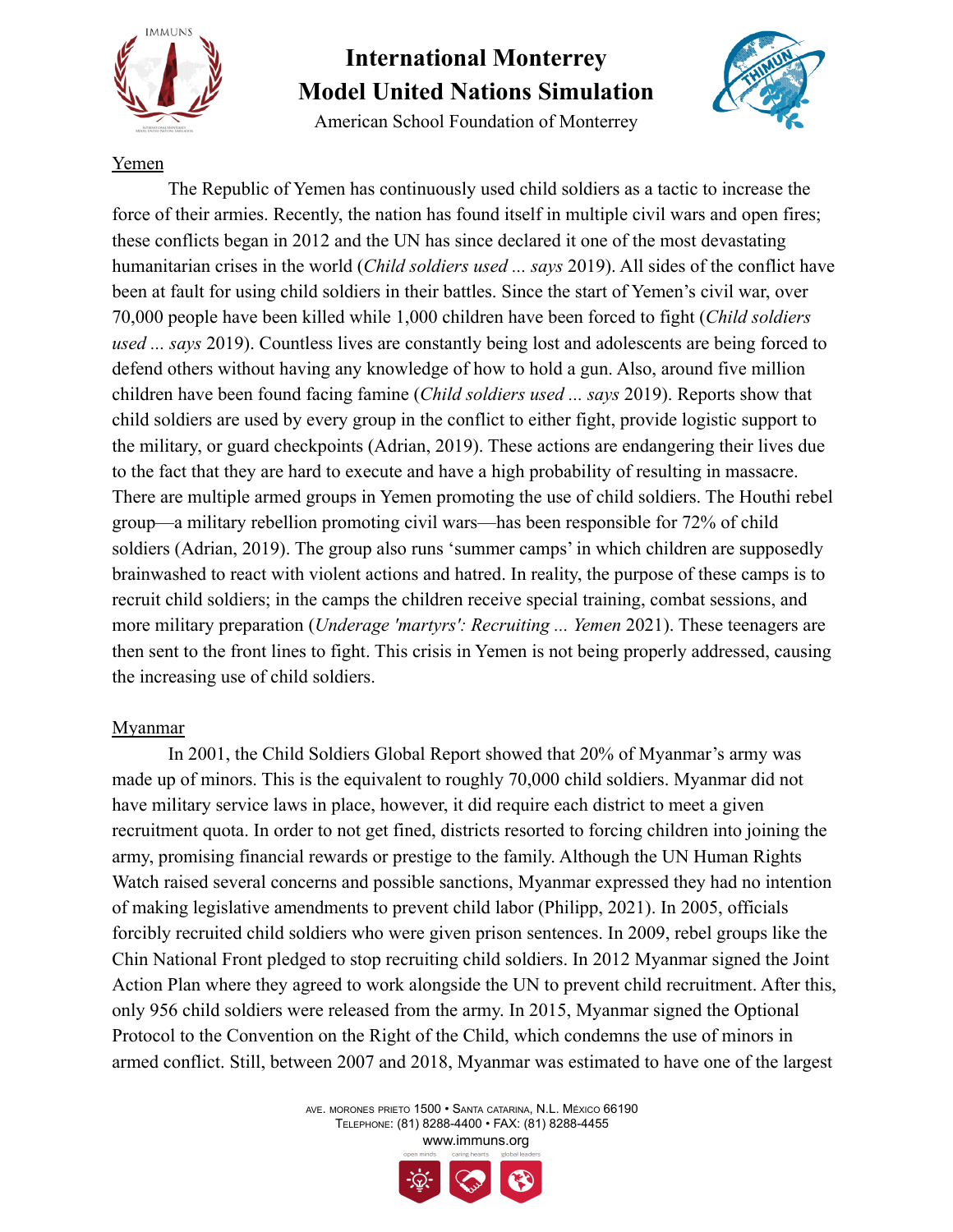



American School Foundation of Monterrey

numbers of child soldiers in the world, with up to 50,000 child soldiers in both government armed forces and armed opposition groups (*The ordeals of ... soldiers* 2021). In 2019, Myanmar prohibited children from being used as porters, cooks, messengers, or for sexual purposes. In the same year, Myanmar established the 2019 Child Rights Law which forbids the use of children in forces or mandatory labor and released 1,700 child soldiers. Despite recent actions, in 2021, the UN verified the recruitment of 790 children (Maung, 2020).

#### Somalia

In 2017, Somalia—formally known as the Federal Republic of Somalia—had the highest number of child soldiers according to a report conducted by the UN Secretary-General. Though many countries were found to have child soldiers, Somalia had 2,127 boy soldiers and 931 child deaths in battle—which are the highest from all of the countries (Regilme & Spoldi, 2021). This country has dealt with constant battles for decades, with soldiers fighting wars with neighboring countries, enduring a civil war, and fighting smaller Somali clans and non-governmental militias. This constant war and insecure climate within the country has caused adult soldiers to become scarce, which prompted both governmental and non-governmental militias to recruit children. As time progressed and this violation was reported numerous times to the UN, the Somalian government dialed down in recruiting child soldiers—but that does not mean other extremist groups backed down. In late September 2017, the Islamic extremist group Al-Shabab demanded and threatened "elders, teachers in Islamic religious schools, and communities in rural areas" within Somalia's Bay region to provide children as young as eight years old and forced them to be part of their armed groups (*Somalia: Al-Shabab ... Children* 2018). Consequently, "many children have fled school or their homes" to escape forced recruitment, as the Human Rights Watch Senior Africa Researcher, Laetitia Bader, reports (*Somalia: Al-Shabab ... Children* 2018). For decades, young individuals have been forced to take part in the devastating battles within the country and have escaped their families, homes, and communities to try to gain liberation from groups such as Al-Shabab.

#### **V. Possible Solutions**

One of the root causes of child soldiers is the fact that children from low-income and vulnerable families are taken advantage of and exploited. In order to prevent this, the cycle of violence must be broken. This means that children must have access to education and healthcare to help them move forward (Plett, 2020). One might also consider teaching underprivileged kids about their civil rights, creating awareness about their situation, and empowering them to be independent from the empty promises made by recruiters and army leaders. In addition to that,

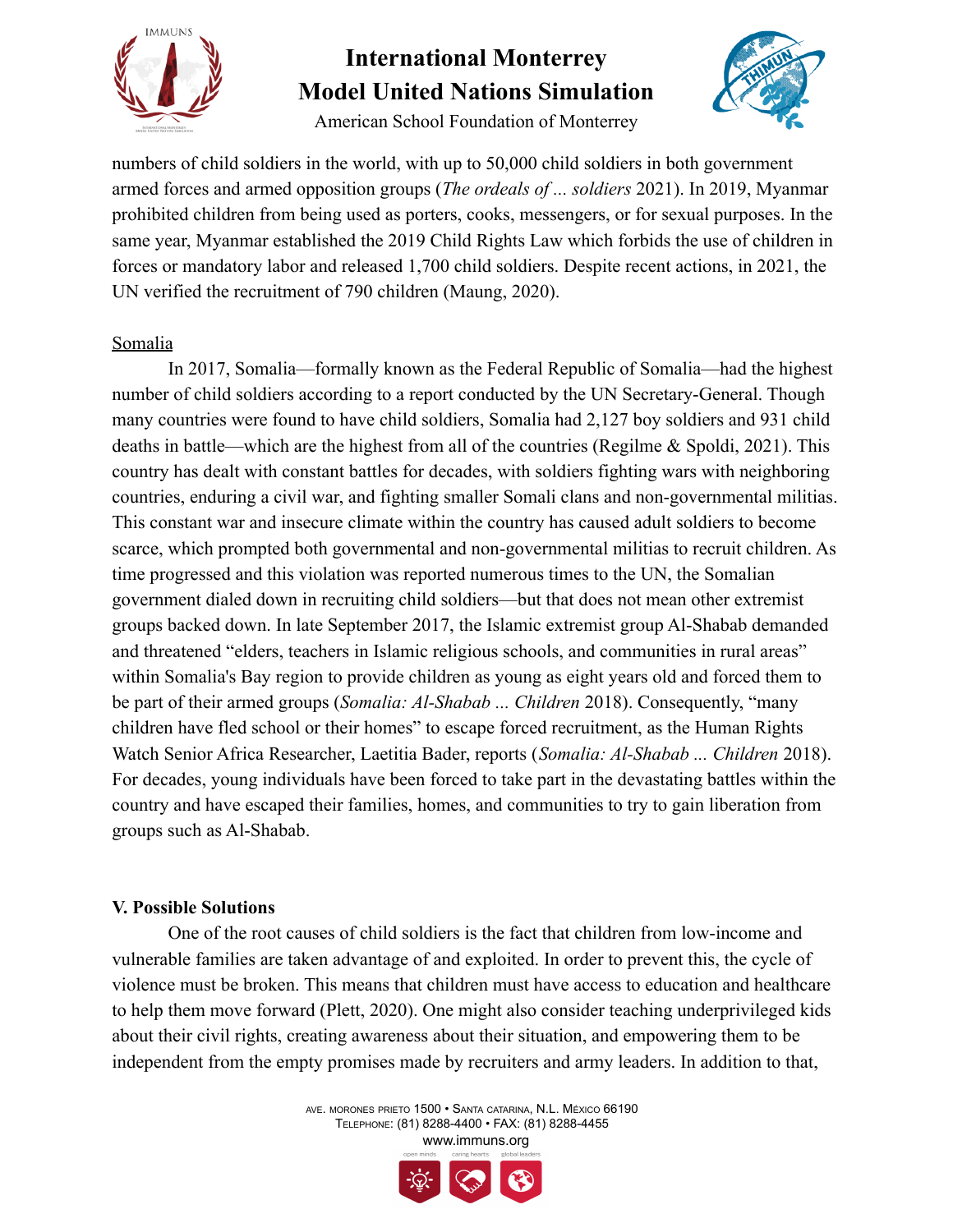



American School Foundation of Monterrey

Child Soldier Preventions Acts must be enforced by all participant countries and by the committee, and as the Security Council, the committee should find a way to incentivize countries to comply. Child trafficking also contributes to children ending in positions where they must be part of an army, this should be monitored by organizations like the UNICEF and any child protection NGO, as it is these kids that end up forced to serve as soldiers or end up as slaves of one kind or another (Stohl, 2017). Not only that, but each government should be able to ensure the safety of their children by monitoring armed conflicts and sanctioning the use of child soldiers with trading, economic, or any sanctions the committee sees fit. Also, the committee should consider working alongside the UNICEF and other UN and NGO partners to form a coalition and help prevent children being forced to participate in armed conflict (*Child Recruitment and Use* n.d.).

Another possible solution is that instead of creating new programs and organizations that fight child soldiers, already existing ones should be reinforced by the UN Security Council to create a bigger impact (Elder, 2017). World Vision, War Children, Child Soldiers International, and the UN International Children's Emergency Fund are organizations that are currently fighting this issue. Collaborating with these and other organizations would only strengthen the impact and the problem would be resolved much faster. This is due to the fact that if the UN Security Council is able to gather more funds, volunteers, and spread more awareness, then the NGOs can use it to their advantage by combining resources and knowledge. For example, Child Soldier International "works to end recruitment and use of children on behalf of armed groups", joining forces would prevent a greater number of children from being recruited (Elder, 2017). The collaborations of the UN Security Council and NGOs could improve a variety of areas such as collecting funds and providing resources like the UNs peacekeepers, raising awareness, and other needed material. This would make an impact because it saves time, meaning that the process of making the organization and programs is already done making it possible for faster action. The time saved is time that children will not be part of armed conflicts; more time children will have better access to education, dealing with mental and physical repercussions of their time as soldiers, and living an actual childhood (Elder, 2017).

Taking a different approach, another possible solution would be signing a treaty, acknowledging the upcoming peace agreement, with the UN. This treaty would condemn the exploitation of child soldiers as a human invalidation, providing an immediate consequence for those countries who breach it. Between nations, deals can be made to act on different types of consequences: removal of military weapons or a financial sanction are examples of consequences for those countries who fail to uphold the standards of the agreement. Taking into consideration that dominant nations such as China, Russia, and the US have had few to none rates of child soldiers over the last ten years, they could be the leading partners in this treaty. Settlements like

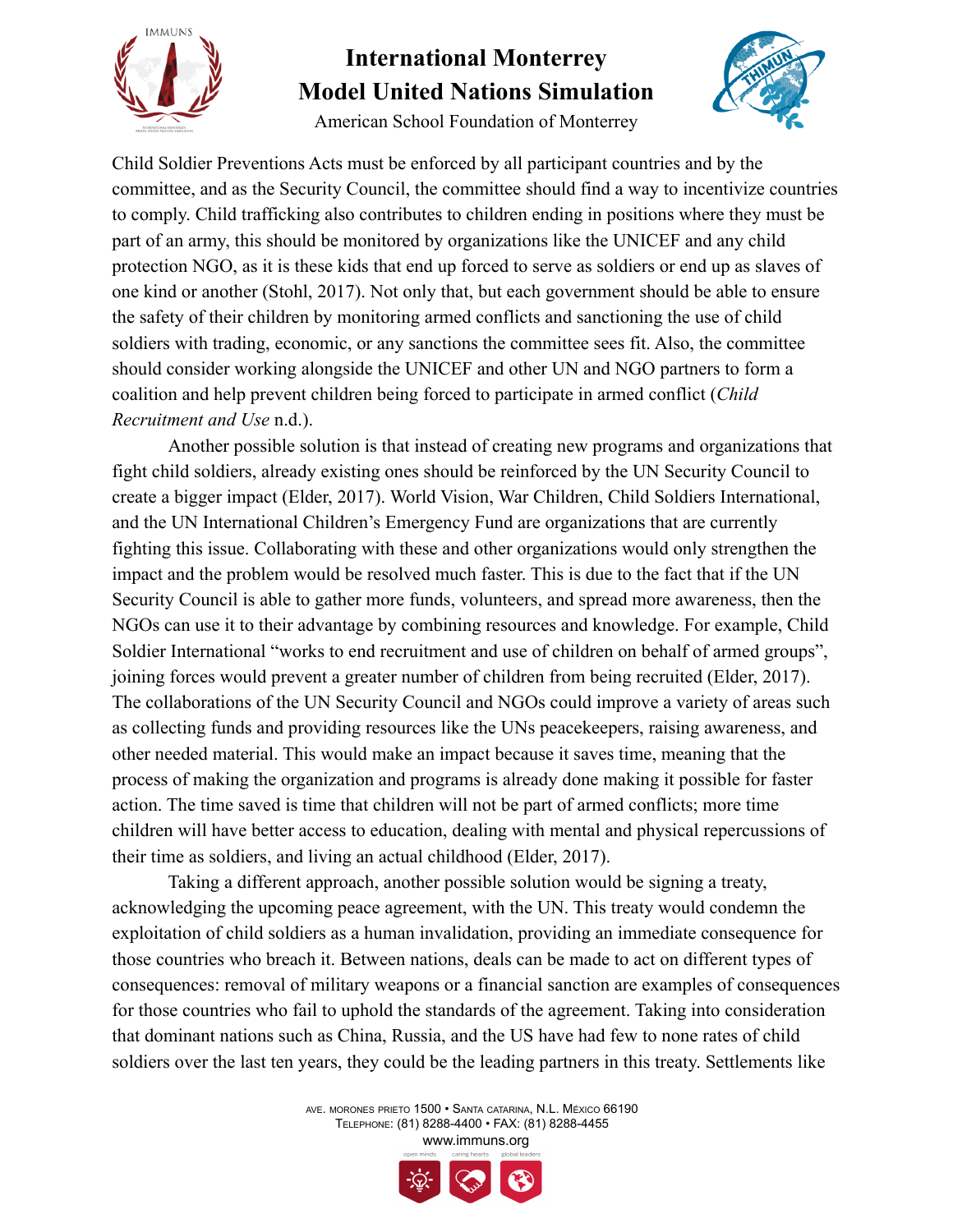



American School Foundation of Monterrey

this have been proposed in past events, however with leading countries becoming one unanimous source to establish this agreement, the odds are in the favour of it actually being implemented, benefiting children all around the world who are brutally exploited to be used as soldiers.

There is also a need to conduct operational research to understand the issue; identifying the key aspects of the crisis will result in an efficient outcome. Countries in support of movements to ban child soldiers could lead the research alongside organizations specialized in the topic. This solution would consist of governments finding out how children become involved in armed conflicts, what their experiences are like, how they could exit from their involvement, assuming they could, and what types of support they require to reintegrate and recover. As multiple NGOs have collaborated to free children, they can lend a helping hand towards sponsoring parts of the solution. Many children who were forced to battle in armed conflicts have long-term effects from trauma. Their childhood was stolen from them, so they must have the opportunity to reintegrate themselves into society. This may require practitioners and researchers to review their methods for collecting information and re-examine opportunities to tackle this issue as soon as possible.

In order to truly tackle this issue, the problem must be analyzed. Another possible solution to the problem would be an advance in the investment of resources such as medical care, security, nutrition, psychological aid, and other necessary services the children will need. According to the Alliance for Child Protection in Humanitarian Action, the total global humanitarian assistance directed towards child soldiers in crisis settings is at 0.4% (Hockin, n.d.). Yet, child soldiers require support that will aid them in a successful reintegration to society and protection. The reintegration would be handled by organizations who specialize in these areas. Many children end up being involved with armed forces due to the lack of protection and financial income they are receiving. Therefore, multiple communities would be benefited if more humanitarian assistance would be received and directed towards giving off protection for the children.

### **VI. Current Status**

In previous years, there have been multiple actions taken by the UN to help child soldiers and inform countries about this unethical use of children. In particular, the UNICEF launched the organization "Children, Not Soldiers" in 2014, which targeted the halt of the use of children in armed conflict. Some measures incorporated within this agreement include: issuing military orders prohibiting the recruitment of individuals under the age of 18, reintegrating former child soldiers into their community, investigating allegations of recruitment and facilitating the monitoring of progress (Touma, 2014). When this organization was launched, it involved several

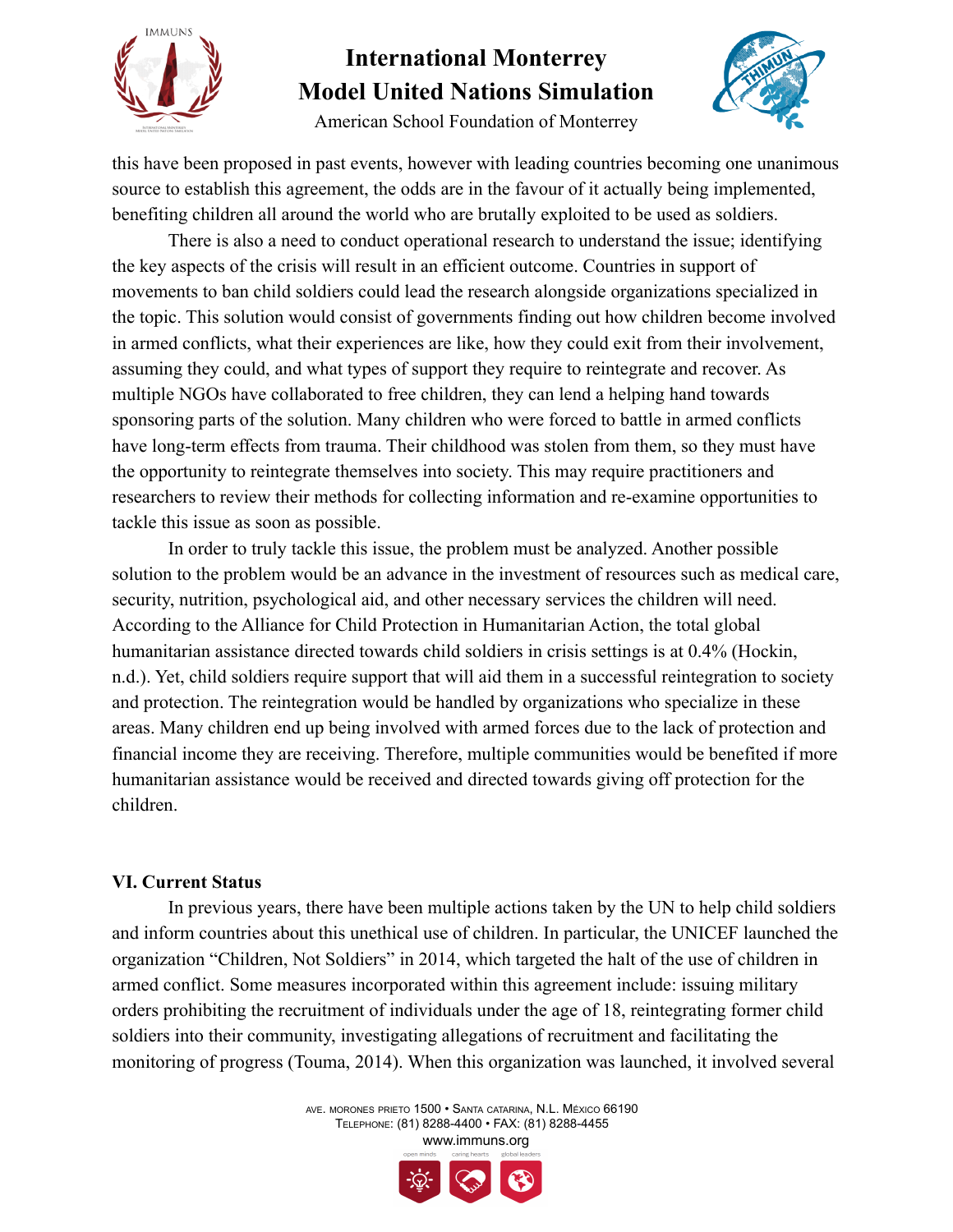



American School Foundation of Monterrey

countries known for their use of boy soldiers, including Afghanistan, Chad, the DRC, Myanmar, Somalia, South Sudan, Sudan and Yemen. In 2014, during the launch of this campaign, representatives of each country attended the event and expressed their full support for the causes of "Children, Not Soldiers". This campaign came to an end in 2016; the consensus imagined that thousands of child soldiers were released due to the initiatives and the momentum both the UNICEF and the UN began. This campaign had countless achievements; one of these was that the government of Afghanistan criminalized the recruitment of children, "over 800 children (and youth recruited as children) were released from Myanmar's army since the signature of the Action Plan in 2012" (*Children, Not Soldiers* n.d.). However, countries are still in need of many more effective initiatives to be able to get closer to achieving true liberty for these children.

On another note, "There are an estimated 250,000 child soldiers in the world today in at least 20 countries" (*Child soldiers* n.d.). This problem is not something new; a variety of countries and the UN have been acting towards combating child soldiers for many years. Myanmar and the UN signed a Joint Action Plan in June 2012, in which the Burmese government and military agreed to cease all child recruitment and usage in the armed services by December 2013. The military failed to meet its duties under the plan despite the clear criteria. The UN Secretary-General's third report to the Security Council on children and armed violence in Myanmar was issued in May 2013. The study acknowledges that the Burmese military has made considerable progress, but it also showed that collaboration was insufficient (*Child soldiers* n.d.). With this, the UN Security Council must include solutions that will encourage and ensure collaboration from all parties involved in this pressing issue.

Since 2012, the number of children in armed conflict has increased by 159% with about 30,000 recruitment cases verified (Mattews, 2019). The exploitation of girls is arising quickly too. Just in 2018, the number of girls in the armed forces totaled 893, which is four times higher than the year before. Since girls are not often perceived as associated with armed actors, they often fall outside statistics and go unnoticed by child protection agencies, making this official number likely much higher. There is also a reported 40% increase in sexual violence against children between 2012 and 2019 (Mattews, 2019). It is estimated that tens of thousands of children are currently being recruited; in 2019 alone, 7,740 children as young as six, were recruited and used as soldiers around the world. Afghanistan, Somalia, Syria, the DRC, and Yemen, currently hold the largest number of child soldiers. Their tasks include not only fighting, but informing, looting, messaging, spying, and use as domestic or sexual slaves. According to the UN International Labour Organization, the things these children are forced to do are considered child labor, abuse, human trafficking, and sexual exploitation (Wuilbercq, 2021). A numerous amount of children are being ripped from their lives and stripped from their rights; the committee must work together to find an adequate, multifaceted solution.

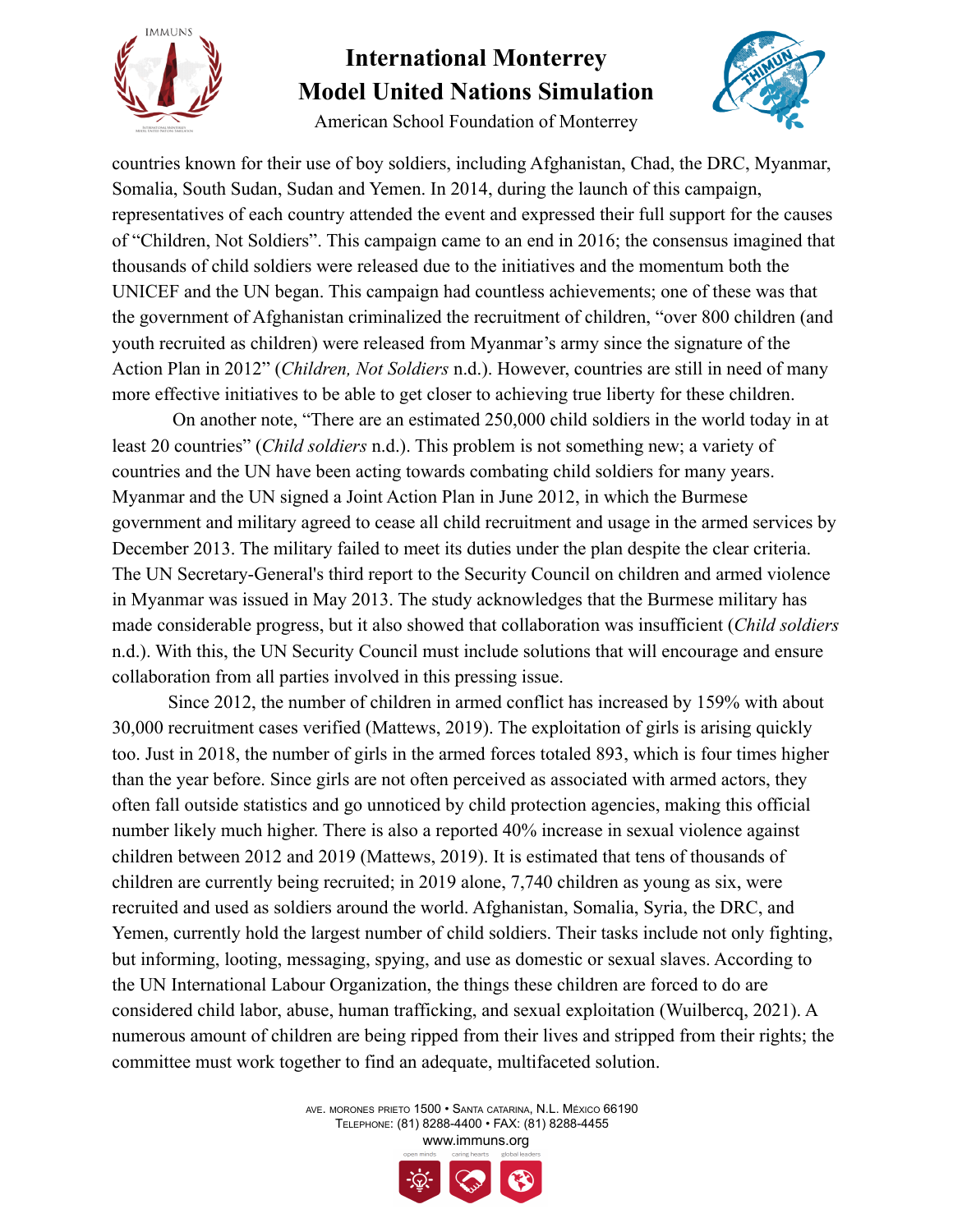



American School Foundation of Monterrey

Altogether, countries from this committee must join forces to ensure that no more innocent childs are turned into soldiers, which is considered one of the worst forms of child labour to the date alongside abuses by sexual trafficking (Wuilbercq, 2021). Given that children in economically vulnerable situations are ultimately destined to be recruited for war, the Security Council must reinforce that no child should experience what thousands of kids from the DRC and Syria are going through (*Children recruited by ... groups* 2021). Furthermore, Save the Children, an NGO that is dedicated to providing a better lifestyle for children around nations, states that "If former child soldiers are not successfully reintegrated into society, there is a high risk of them being recruited again", meaning that there is a great chance that these same children will be taken again by non-governmental groups to do the job of an adult soldier unless they are provided with the necessary aid to become part of a society again (*Reintegration of former ... soldiers* 2018). Special organizations such as, Save The Children, World Vision, War Child, UNICEF, ILO, Office of the UN Special Representative for Children and Armed Conflict, are available and open for contact to work alongside countries that envision a brighter future for more than 250,000 million children around the world (*Child soldiers* n.d.).

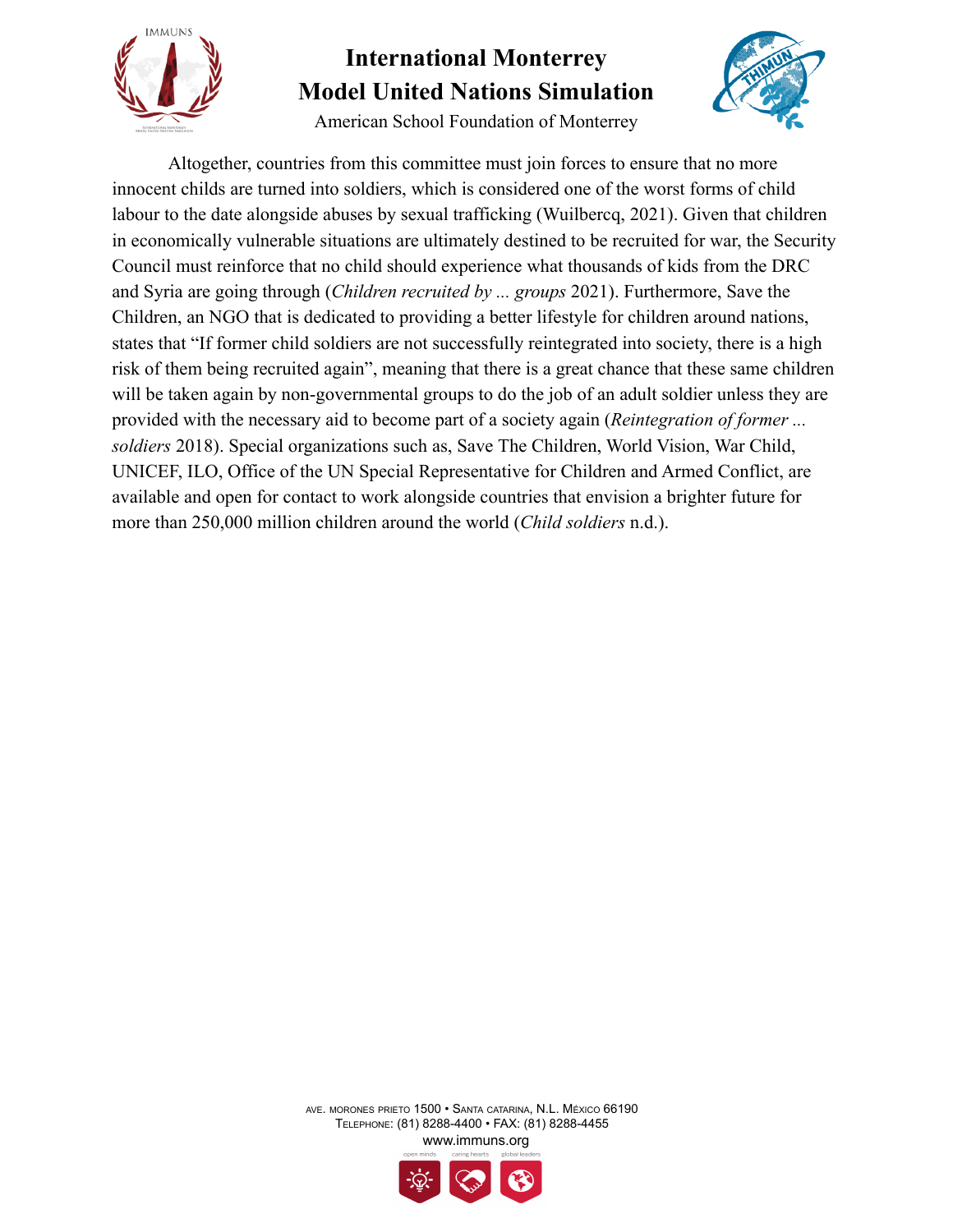



### **VII. Bibliography**

- A&E Television Networks. (2021, July 13). *Iran-Iraq War*. History. [https://www.history.com/](https://www.history.com/topics/middle-east/iran-iraq-war) [topics/middle-east/iran-iraq-war.](https://www.history.com/topics/middle-east/iran-iraq-war)
- Adrian, A. (2019, July 8). *Child Soldiers in Yemen: One Element of a Humanitarian Disaster*. Arab Center Washington DC. [https://arabcenterdc.org/resource/child-soldiers-in-yemen](https://arabcenterdc.org/resource/child-soldiers-in-yemen-one-element-of-a-humanitarian-disaster/)[one-element-of-a-humanitarian-disaster/.](https://arabcenterdc.org/resource/child-soldiers-in-yemen-one-element-of-a-humanitarian-disaster/)
- BBC Global News Ltd. (2014, November 11). *The teenage soldiers of World War One*. BBC News. [https://www.bbc.com/news/magazine-29934965.amp.](https://www.bbc.com/news/magazine-29934965.amp)
- Bleasdale, M. (2013). *Child Soldiers*. Human Rights Watch. [https://www.hrw.org/topic/childrens](https://www.hrw.org/topic/childrens-rights/child-soldiers) [-rights/child-soldiers.](https://www.hrw.org/topic/childrens-rights/child-soldiers)
- Child Soldiers International. (2001). *Child Soldiers Global Report 2001 - Liberia*. Refworld. <https://www.refworld.org/docid/498805e813.html>.
- Children's Radio Station UK Ltd. (n.d.). *Boy soldiers in World War One*. Fun Kids. [https://www.](https://www.funkidslive.com/learn/great-war/boy-soldiers-in-world-war-one/) [funkidslive.com/learn/great-war/boy-soldiers-in-world-war-one/.](https://www.funkidslive.com/learn/great-war/boy-soldiers-in-world-war-one/)
- Deutsche Welle. (2019, July 16). *Child soldiers used in Yemen civil war, report says*. Deutsche Welle. [https://www.dw.com/en/child-soldiers-used-in-yemen-civil-war-report-says/a-](https://www.dw.com/en/child-soldiers-used-in-yemen-civil-war-report-says/a-49606125)[49606125](https://www.dw.com/en/child-soldiers-used-in-yemen-civil-war-report-says/a-49606125).
- Deutsche Welle. (2021, July 10). *Underage 'martyrs': Recruiting child soldiers in Yemen*. Deutsche Welle. [https://www.dw.com/en/underage-martyrs-recruiting-child-soldiers-in](https://www.dw.com/en/underage-martyrs-recruiting-child-soldiers-in-yemen/a-58203651)[yemen/a-58203651.](https://www.dw.com/en/underage-martyrs-recruiting-child-soldiers-in-yemen/a-58203651)
- D'Alessandra, F. (2014). *The Psychological Consequences of Becoming a Child Soldiers: Post-Traumatic Stress Disorder, Major Depression, and Other Forms of Impairment*.

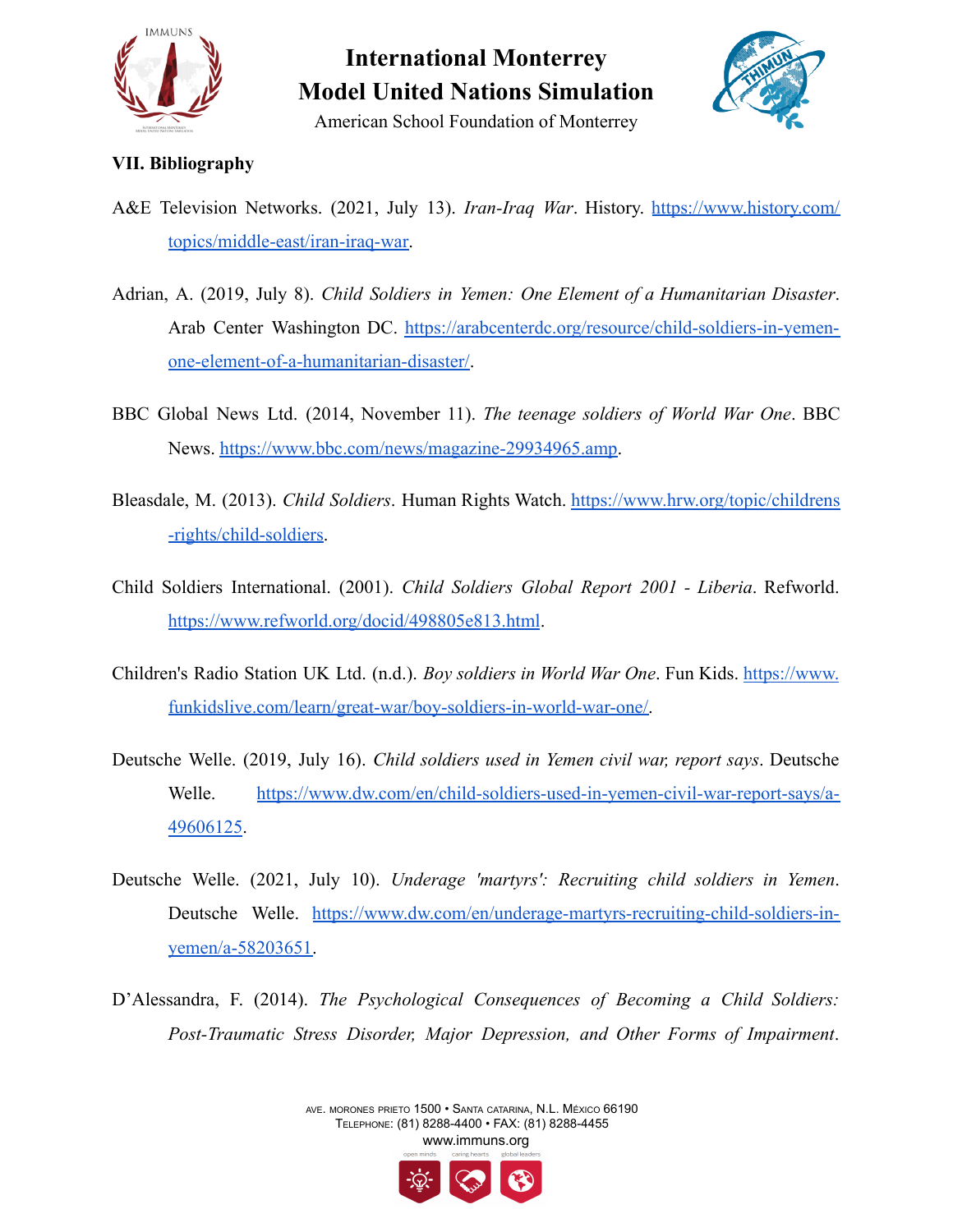



American School Foundation of Monterrey

Harvard University. [https://carrcenter.hks.harvard.edu/files/cchr/files/dalessandra\\_](https://carrcenter.hks.harvard.edu/files/cchr/files/dalessandra_pshychol_cons_of_childsoldiers.pdf) [pshychol\\_cons\\_of\\_childsoldiers.pdf.](https://carrcenter.hks.harvard.edu/files/cchr/files/dalessandra_pshychol_cons_of_childsoldiers.pdf)

- Elder, S. (2017, April 14). *Organizations Helping Child Soldiers Recover*. The Borgen Project. [https://borgenproject.org/organizations-helping-child-soldiers-recover/.](https://borgenproject.org/organizations-helping-child-soldiers-recover/)
- Encyclopædia Britannica, inc. (2020, January 2). *United Nations Security Council*. Encyclopædia Britannica. [https://www.britannica.com/topic/United-Nations-Security-](https://www.britannica.com/topic/United-Nations-Security-Council)[Council.](https://www.britannica.com/topic/United-Nations-Security-Council)
- Fletcher, G. (2019, July 29). *The forgotten 'wolf children' of World War II*. National Geographic. [https://www.nationalgeographic.com/culture/article/forgotten-wolf-children-world-war-ii.](https://www.nationalgeographic.com/culture/article/forgotten-wolf-children-world-war-ii)
- Ghajar, A. (2017, July 21). *The Lost Youth of Iran's Child Soldiers*. IranWire. [https://iranwire.](https://iranwire.com/en/features/4724) [com/en/features/4724.](https://iranwire.com/en/features/4724)
- Hockin, L. (n.d.). *How can we best help girl child soldiers?* World Vision: Hope, Joy, and Justice for ALL Children. [https://www.wvi.org/stories/world-vision-view/how-can-we-best-help](https://www.wvi.org/stories/world-vision-view/how-can-we-best-help-girl-child-soldiers)[girl-child-soldiers.](https://www.wvi.org/stories/world-vision-view/how-can-we-best-help-girl-child-soldiers)
- Human Rights Watch. (2004, February 2). *How to Fight, How to Kill Child Soldiers in Liberia*. Human Rights Watch. [https://www.hrw.org/report/2004/02/02/how-fight-how-kill/child](https://www.hrw.org/report/2004/02/02/how-fight-how-kill/child-soldiers-liberia/)[soldiers-liberia/](https://www.hrw.org/report/2004/02/02/how-fight-how-kill/child-soldiers-liberia/).
- Human Rights Watch. (2018, January 14). *Somalia: Al-Shabab Demanding Children*. Human Rights Watch. [https://www.hrw.org/news/2018/01/15/somalia-al-shabab-demanding](https://www.hrw.org/news/2018/01/15/somalia-al-shabab-demanding-children#)[children](https://www.hrw.org/news/2018/01/15/somalia-al-shabab-demanding-children#).
- Humanium. (2011, October 5). *Child Soldiers*. Humanium. [https://www.humanium.org/en/child](https://www.humanium.org/en/child-soldier/)[soldier/.](https://www.humanium.org/en/child-soldier/)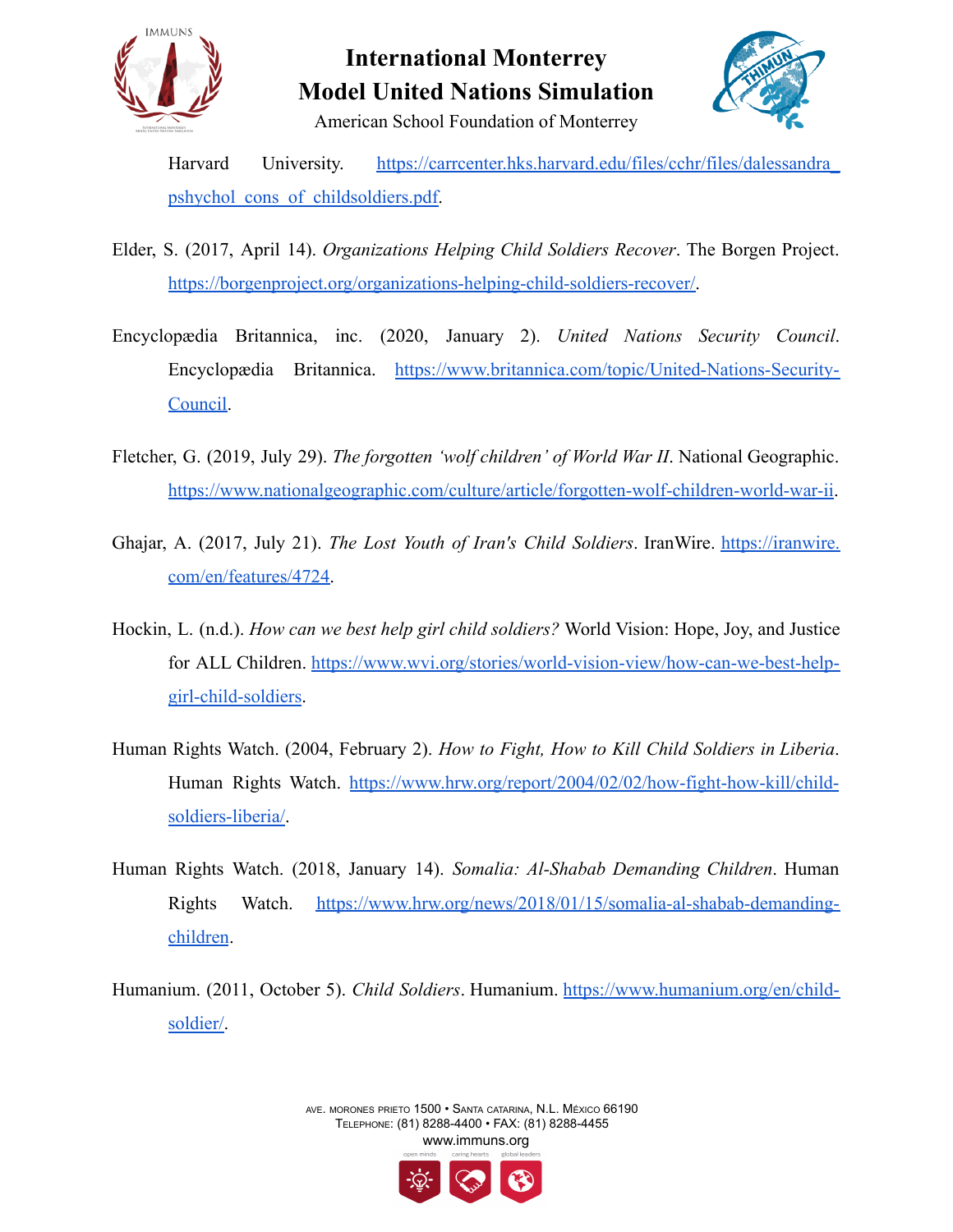



Kaplan, E. (2005, December 2). *Child Soldiers Around the World*. Council on Foreign Relations. [https://www.cfr.org/backgrounder/child-soldiers-around-world/.](https://www.cfr.org/backgrounder/child-soldiers-around-world/)

- Mattews, C. (2019, February 11). *Child soldier levels doubled since 2012 and girls' exploitation is rising*. ReliefWeb. [https://reliefweb.int/report/world/child-soldier-levels-doubled-2012](https://reliefweb.int/report/world/child-soldier-levels-doubled-2012-and-girls-exploitation-rising#:~:text=London%2C%2011%20February%202019,Use%20of%20Child%20Soldiers%20reveals) [and-girls-exploitation-rising#:~:text=London%2C%2011%20February%202019,Use%20](https://reliefweb.int/report/world/child-soldier-levels-doubled-2012-and-girls-exploitation-rising#:~:text=London%2C%2011%20February%202019,Use%20of%20Child%20Soldiers%20reveals) [of%20Child%20Soldiers%20reveals.](https://reliefweb.int/report/world/child-soldier-levels-doubled-2012-and-girls-exploitation-rising#:~:text=London%2C%2011%20February%202019,Use%20of%20Child%20Soldiers%20reveals)
- Maung, M. (2020, November 17). *Myanmar's Military Still Using Children in Fighting*. Human Rights Watch. [https://www.hrw.org/news/2020/11/17/myanmars-military-still-using](https://www.hrw.org/news/2020/11/17/myanmars-military-still-using-children-fighting)[children-fighting](https://www.hrw.org/news/2020/11/17/myanmars-military-still-using-children-fighting).
- Mulroy, M., Oehlerich, E., & Baddorf, Z. (2020, April 14). *Begin with the children: Child soldier numbers doubled in the Middle East in 2019*. Middle East Institute. [https://www.mei.edu/](https://www.mei.edu/publications/begin-children-child-soldier-numbers-doubled-middle-east-2019) [publications/begin-children-child-soldier-numbers-doubled-middle-east-2019](https://www.mei.edu/publications/begin-children-child-soldier-numbers-doubled-middle-east-2019).
- Philipp, J. (2021, August 26). *History of Child Soldiers in Myanmar*. The Borgen Project. [https://](https://borgenproject.org/child-soldiers-in-myanmar/) [borgenproject.org/child-soldiers-in-myanmar/.](https://borgenproject.org/child-soldiers-in-myanmar/)
- Plett, M. (2020, October 2). *Plight of the child soldier: facts, foundations and how to help*. World Vision Canada. [https://www.worldvision.ca/stories/child-soldiers-facts-and-how-to-help.](https://www.worldvision.ca/stories/child-soldiers-facts-and-how-to-help)
- Prashad, J. (2020, May 19). *Children of the Democratic Republic of the Congo*. Humanium. [https://www.humanium.org/en/democratic-republic-congo/.](https://www.humanium.org/en/democratic-republic-congo/)
- Regilme, S. & Spoldi, E. (2021). Children in Armed Conflict: A Human Rights Crisis in Somalia. *Global Jurist, 21(2)*, 365-402. <https://doi.org/10.1515/gj-2020-0083>.
- StatCounter. (n.d.). *"His Purest Creation:" Child Soldiers in World War II*. The Ultimate History Project. [http://ultimatehistoryproject.com/child-soldiers.html.](http://ultimatehistoryproject.com/child-soldiers.html)

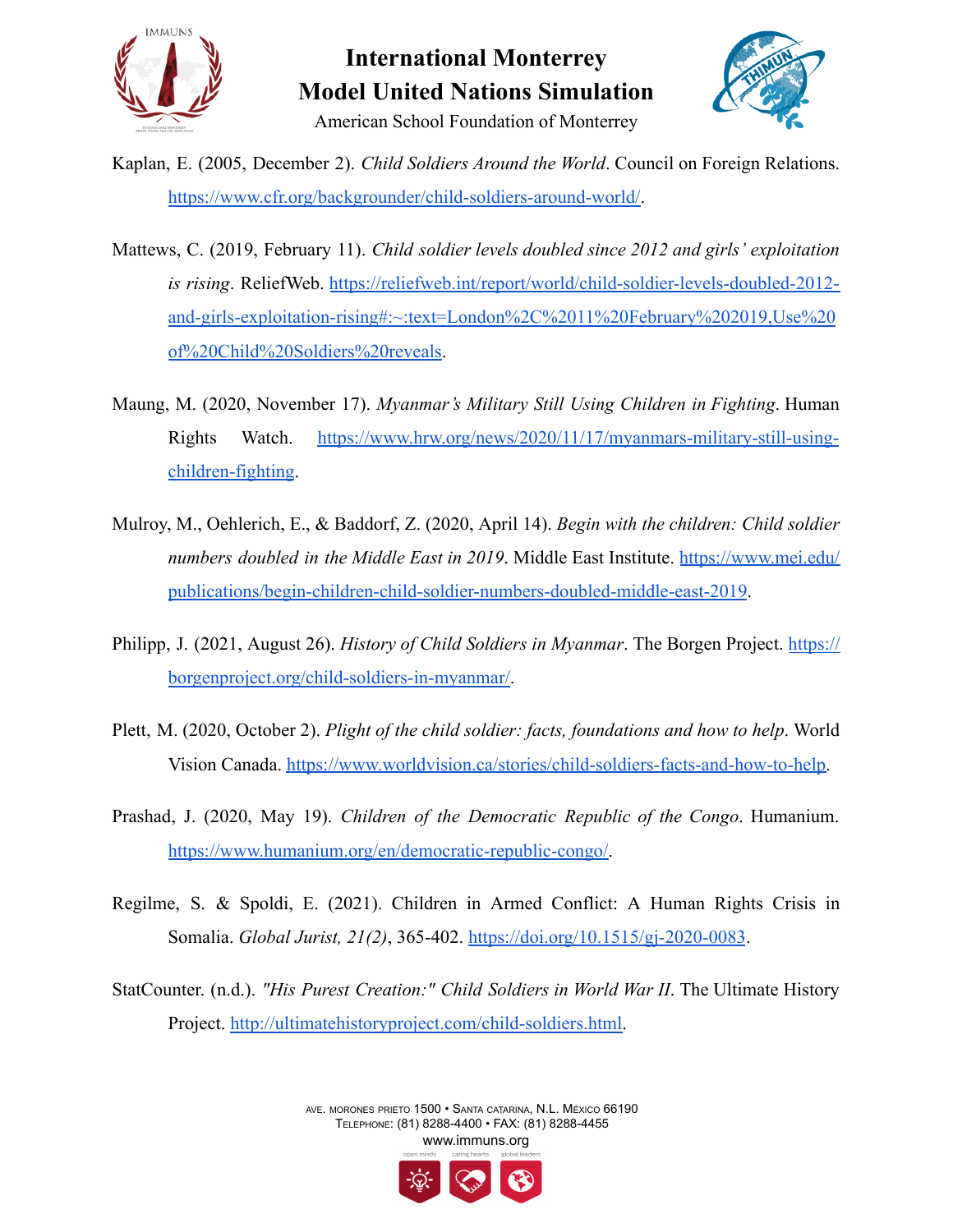



- Stilwell, B. (2021, February 5). *The horrifying way Iran used kids to clear mines*. We Are The Mighty. [https://www.wearethemighty.com/mighty-history/iran-iraq-war-child-soldiers](https://www.wearethemighty.com/mighty-history/iran-iraq-war-child-soldiers-mines/)[mines/.](https://www.wearethemighty.com/mighty-history/iran-iraq-war-child-soldiers-mines/)
- Stohl, R. (2017, November 6). *What America Can Do to Stop the Practice of Child Soldiers*. Stimson Center. [https://www.stimson.org/2017/what-america-can-do-stop-practice](https://www.stimson.org/2017/what-america-can-do-stop-practice-child-soldiers/)[child-soldiers/.](https://www.stimson.org/2017/what-america-can-do-stop-practice-child-soldiers/)
- Syria Justice & Accountability Centre. (2021, October 7). *The New Child Rights Law in Syria will not protect children* . Syria Justice & Accountability Centre. [https://syria](https://syriaaccountability.org/updates/2021/10/07/the-new-child-rights-law-in-syria-will-not-protect-children/) [accountability.org/updates/2021/10/07/the-new-child-rights-law-in-syria-will-not-protect](https://syriaaccountability.org/updates/2021/10/07/the-new-child-rights-law-in-syria-will-not-protect-children/)[children/.](https://syriaaccountability.org/updates/2021/10/07/the-new-child-rights-law-in-syria-will-not-protect-children/)
- Syrians for Truth and Justice. (2021, May 25). *SNA: "Controlling Child Recruitment is Difficult."* Syrians for Truth and Justice. [https://stj-sy.org/en/sna-controlling-child](https://stj-sy.org/en/sna-controlling-child-recruitment-is-difficult/)[recruitment-is-difficult/](https://stj-sy.org/en/sna-controlling-child-recruitment-is-difficult/).

Theirworld. (n.d.). *Child soldiers*. Theirworld. <https://theirworld.org/explainers/child-soldiers>.

- Thomas, R. (2021, May 6). *The Rwandan Genocide*. ArcGIS StoryMaps. [https://storymaps.](https://storymaps.arcgis.com/stories/93550599b4b142b68701471fb32d5cdc) [arcgis.com/stories/93550599b4b142b68701471fb32d5cdc.](https://storymaps.arcgis.com/stories/93550599b4b142b68701471fb32d5cdc)
- Touma, J. (2014, May 14). *Children, Not Soldiers*. United Nations International Children's Emergency Fund. [https://www.unicef.org/mena/press-releases/children-not-soldiers](https://www.unicef.org/mena/press-releases/children-not-soldiers-yemen)[yemen.](https://www.unicef.org/mena/press-releases/children-not-soldiers-yemen)
- Trueman, C. N. (2015, March 31). *Boy Soldiers*. The History Learning Site. [https://www.history](https://www.historylearningsite.co.uk/world-war-one/the-western-front-in-world-war-one/boy-soldiers/) [learningsite.co.uk/world-war-one/the-western-front-in-world-war-one/boy-soldiers/.](https://www.historylearningsite.co.uk/world-war-one/the-western-front-in-world-war-one/boy-soldiers/)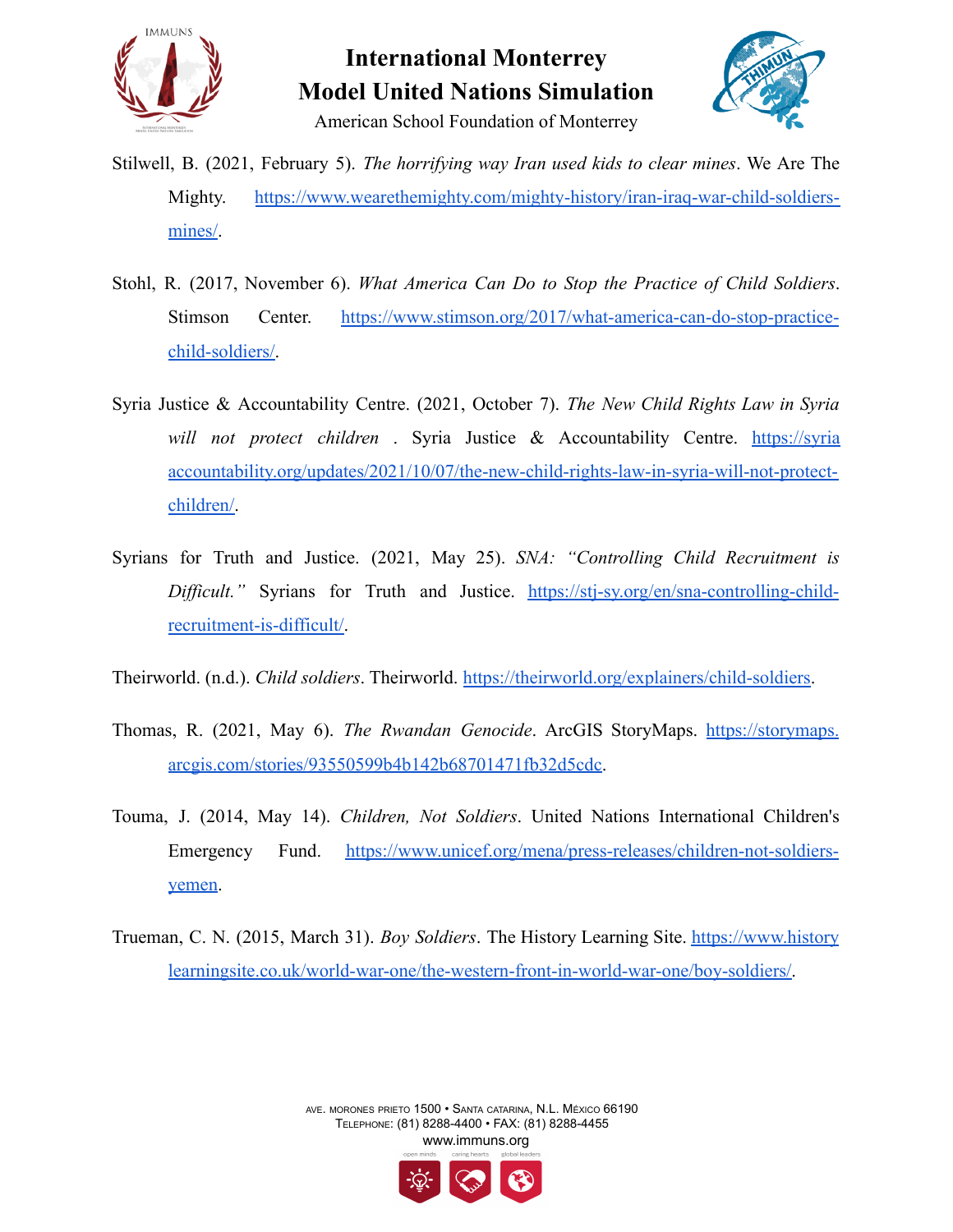



American School Foundation of Monterrey

- Union of Catholic Asian News Limited. (2021, June 15). *The ordeals of Myanmar's child soldiers*. Union of Catholic Asian News. [https://www.ucanews.com/news/the-ordeals-of](https://www.ucanews.com/news/the-ordeals-of-myanmars-child-soldiers/92821#)[myanmars-child-soldiers/92821#.](https://www.ucanews.com/news/the-ordeals-of-myanmars-child-soldiers/92821#)
- United Nations International Children's Emergency Fund. (2021, December 22). *Children recruited by armed forces or armed groups*. United Nations International Children's Emergency Fund. [https://www.unicef.org/protection/children-recruited-by-armed-forces.](https://www.unicef.org/protection/children-recruited-by-armed-forces)
- United Nations Security Council. (2021). *UN Documents for Children and Armed Conflict: Security Council Resolutions*. Security Council Report. [https://www.securitycouncilreport](https://www.securitycouncilreport.org/un_documents_type/security-council-resolutions/page/2?ctype=Children%2Band%2BArmed%2BConflict&cbtype=children-and-armed-conflict#038;cbtype=children-and-armed-conflict) [.org/un\\_documents\\_type/security-council-resolutions/page/2?ctype=Children%2Band%2](https://www.securitycouncilreport.org/un_documents_type/security-council-resolutions/page/2?ctype=Children%2Band%2BArmed%2BConflict&cbtype=children-and-armed-conflict#038;cbtype=children-and-armed-conflict) [BArmed%2BConflict&cbtype=children-and-armed-conflict#038;cbtype=children-and-ar](https://www.securitycouncilreport.org/un_documents_type/security-council-resolutions/page/2?ctype=Children%2Band%2BArmed%2BConflict&cbtype=children-and-armed-conflict#038;cbtype=children-and-armed-conflict) [med-conflict](https://www.securitycouncilreport.org/un_documents_type/security-council-resolutions/page/2?ctype=Children%2Band%2BArmed%2BConflict&cbtype=children-and-armed-conflict#038;cbtype=children-and-armed-conflict).
- United Nations. (2018). *Reintegration of former child soldiers*. Office of the Special Representative of the Secretary-General for Children and Armed Conflict. [https://children](https://childrenandarmedconflict.un.org/wp-content/uploads/2018/09/Reintergration-brochure-layout.pdf) [andarmedconflict.un.org/wp-content/uploads/2018/09/Reintergration-brochure-layout.pdf](https://childrenandarmedconflict.un.org/wp-content/uploads/2018/09/Reintergration-brochure-layout.pdf).
- United Nations. (2021, January 22). *Action Plans*. Office of the Special Representative of the Secretary-General for Children and Armed Conflict. [https://childrenandarmedconflict.un.](https://childrenandarmedconflict.un.org/tools-for-action/action-plans/) [org/tools-for-action/action-plans/.](https://childrenandarmedconflict.un.org/tools-for-action/action-plans/)
- United Nations. (n.d.). *Child Recruitment and Use*. Office of the Special Representative of the Secretary-General for Children and Armed Conflict. [https://childrenandarmedconflict.un.](https://childrenandarmedconflict.un.org/six-grave-violations/child-soldiers/) [org/six-grave-violations/child-soldiers/](https://childrenandarmedconflict.un.org/six-grave-violations/child-soldiers/).
- United Nations. (n.d.). *Children, Not Soldiers*. Office of the Special Representative of the Secretary-General for Children and Armed Conflict. [https://childrenandarmedconflict.un.](https://childrenandarmedconflict.un.org/children-not-soldiers/) [org/children-not-soldiers/](https://childrenandarmedconflict.un.org/children-not-soldiers/).